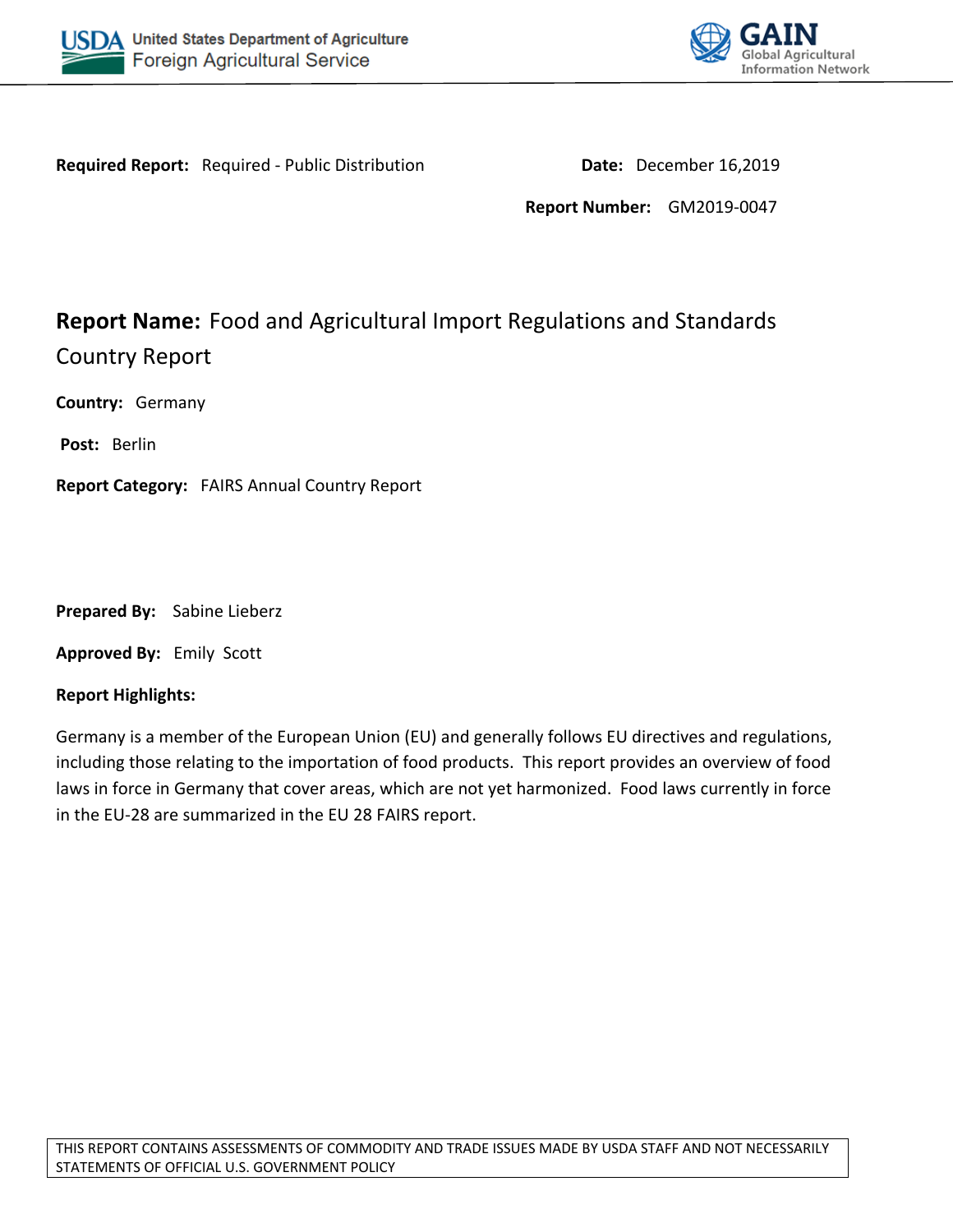Last updated November 2019

#### **Disclaimer**

**This report was prepared by the USDA/Foreign Agricultural Service in Berlin, Germany, for U.S. exporters of domestic food and agricultural products. While every possible care was taken in the preparation of this report, information provided may not be completely accurate either because policies have changed since its preparation, or because clear and consistent information about these policies was not available. It is highly recommended that U.S. exporters verify the full set of import requirements with their foreign customers, who are normally best equipped to research such matters with local authorities, before any goods are shipped. FINAL IMPORT APPROVAL OF ANY PRODUCT IS SUBJECT TO THE IMPORTING COUNTRY'S RULES AND REGULATIONS AS INTERPRETED BY BORDER OFFICIALS AT THE TIME OF PRODUCT ENTRY.**

Germany as a member of the European Union (EU) follows all EU directives, regulations, and obligations. This report focuses on food laws in force in Germany that cover areas which are not yet EU-harmonized. EU Regulations are explained in the Food and Agricultural Import Regulations and Standards (FAIRS) report produced by the U.S. Mission to the EU in Brussels, Belgium, and referenced throughout this report as EU 28 FAIRS Report. It is available at the **[FAS GAIN Report Database.](https://gain.fas.usda.gov/#/search)**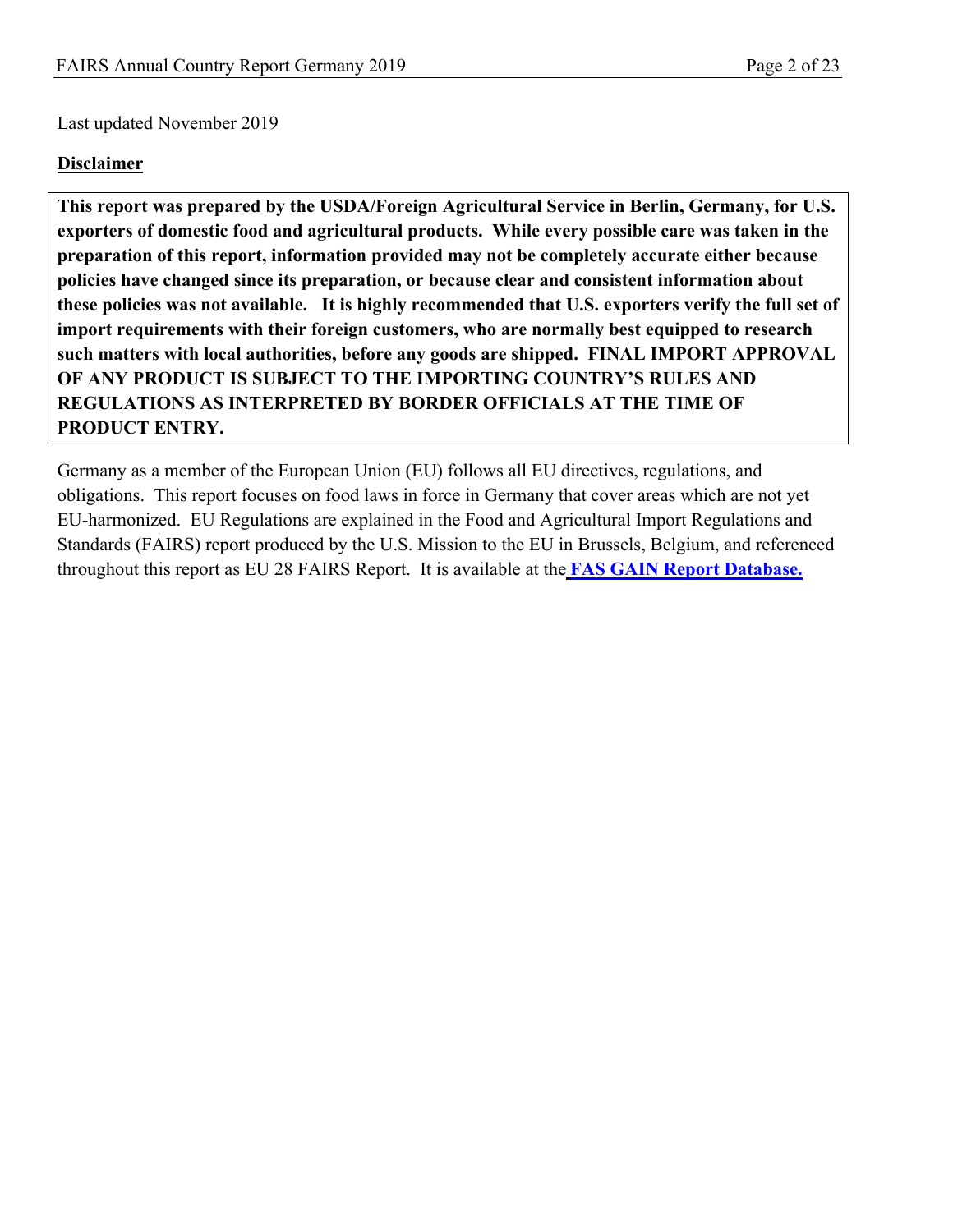# **Contents**

| Section VI. Other Requirements, Regulations, and Registration Measures15   |  |
|----------------------------------------------------------------------------|--|
|                                                                            |  |
|                                                                            |  |
|                                                                            |  |
|                                                                            |  |
|                                                                            |  |
|                                                                            |  |
| Section VIII. Trademarks, Brand Names, and Intellectual Property Rights 17 |  |
|                                                                            |  |
|                                                                            |  |
|                                                                            |  |
|                                                                            |  |
|                                                                            |  |
|                                                                            |  |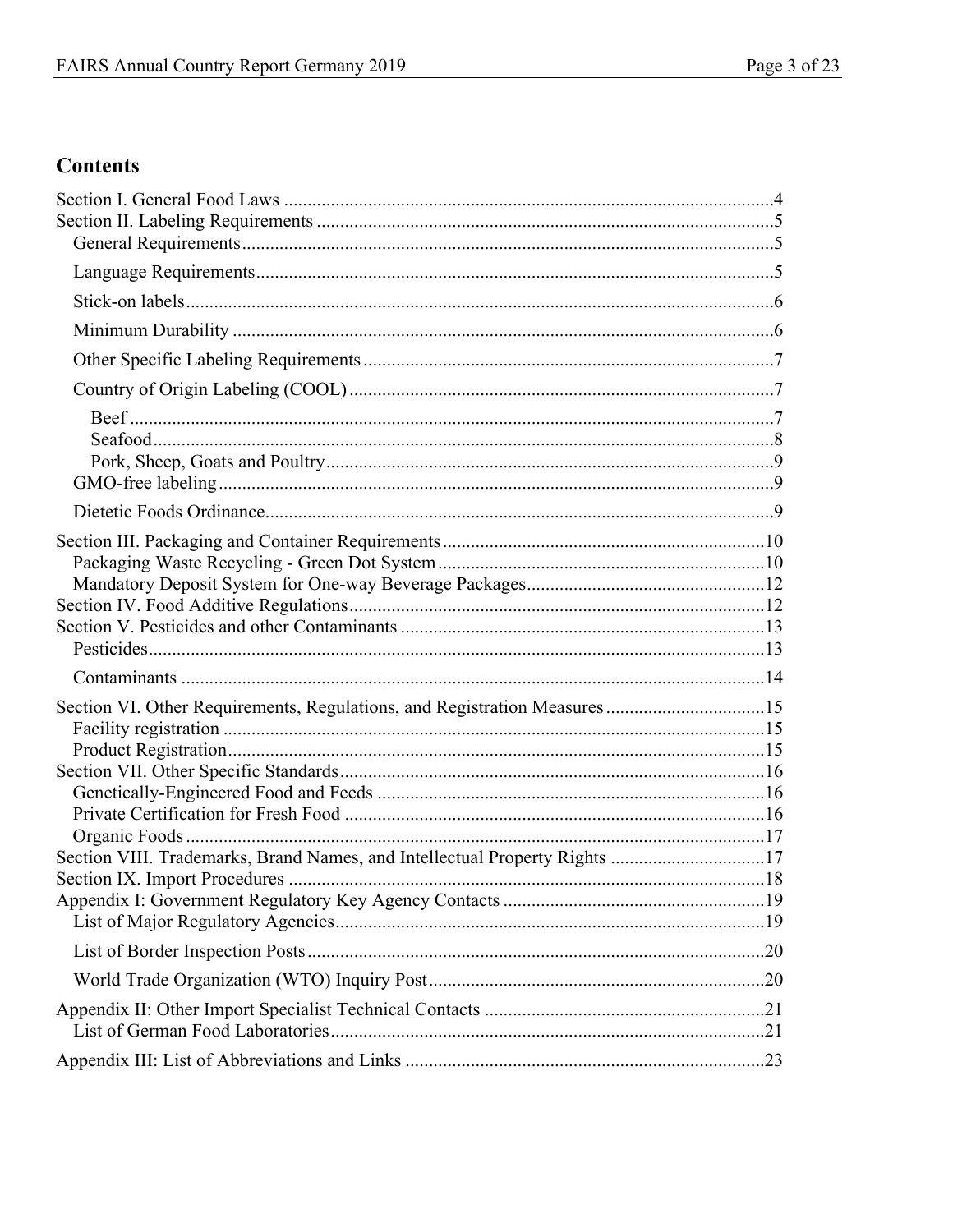# <span id="page-3-0"></span>**Section I. General Food Laws**

In Germany, the Food, Commodities, and Feed Code (*Lebensmittel-, Bedarfsgegenstände- und*  Futtermittelgesetzbuch or LFBG<sup>1</sup>) contains most German food and feed laws. These laws are based on, and generally fully harmonized with, EU regulations and directives. The LFGB states the goals of the German food law and provides definitions, procedural rules and product-specific rules. It defines general food safety and health protection rules, addresses labeling requirements, regulates inspection, detention, and seizure rules for suspect food. These rules apply to domestic and imported food products alike.

Liability for the legal and proper marketing of any imported products into Germany lies solely with the product's German importer. German law enforcement agencies hold the importer responsible for any violations of the LFBG because practically they cannot take action against foreign producers, including those in other EU countries.

The authority for enforcement rests with the 16 federal states (German *Länder*). This implies that a minor infraction to the LFBG may be tolerated in one state but not in another. However, major violations are prosecuted in all federal states. Domestic and foreign goods are checked through random sampling by government laboratories at the point of sale, at any other point in the trade chain, or at the processing location. German government laboratories, in addition to looking for prohibited ingredients and improper labeling, evaluate products generally, assessing the credibility of the company's trade practices and whether the product as presented will fulfil consumer expectations. An administrative food safety rule requires German authorities to take five samples per thousand inhabitants annually, translating into roughly 400,000 samples in total. If a product is determined to pose a risk to public health in violation of the LFBG (regardless of whether the product is domestic or foreign), the risk will be reported to the press, which will announce the brand name of the product, its importer, and, often, its producer.

The agency responsible for monitoring compliance with German food regulations is the *Bundesamt für Verbraucherschutz und Lebensmittelsicherheit* (BVL). It is under the supervision of the Federal Ministry of Food and Agriculture (BMEL).

Bundesamt für Verbraucherschutz und Lebensmittelsicherheit (BVL) (Federal Office of Consumer Protection and Food Safety) Bundesallee 50 38116 Braunschweig Tel.: +49 531 21497 0 Fax: +49 531 21497 299 E-mail: poststelle(at)bvl.bund.de Website: [www.bvl.bund.de](http://www.bvl.bund.de/)

<sup>&</sup>lt;sup>1</sup> <http://www.gesetze-im-internet.de/lfgb/LFGB.pdf> (German language only)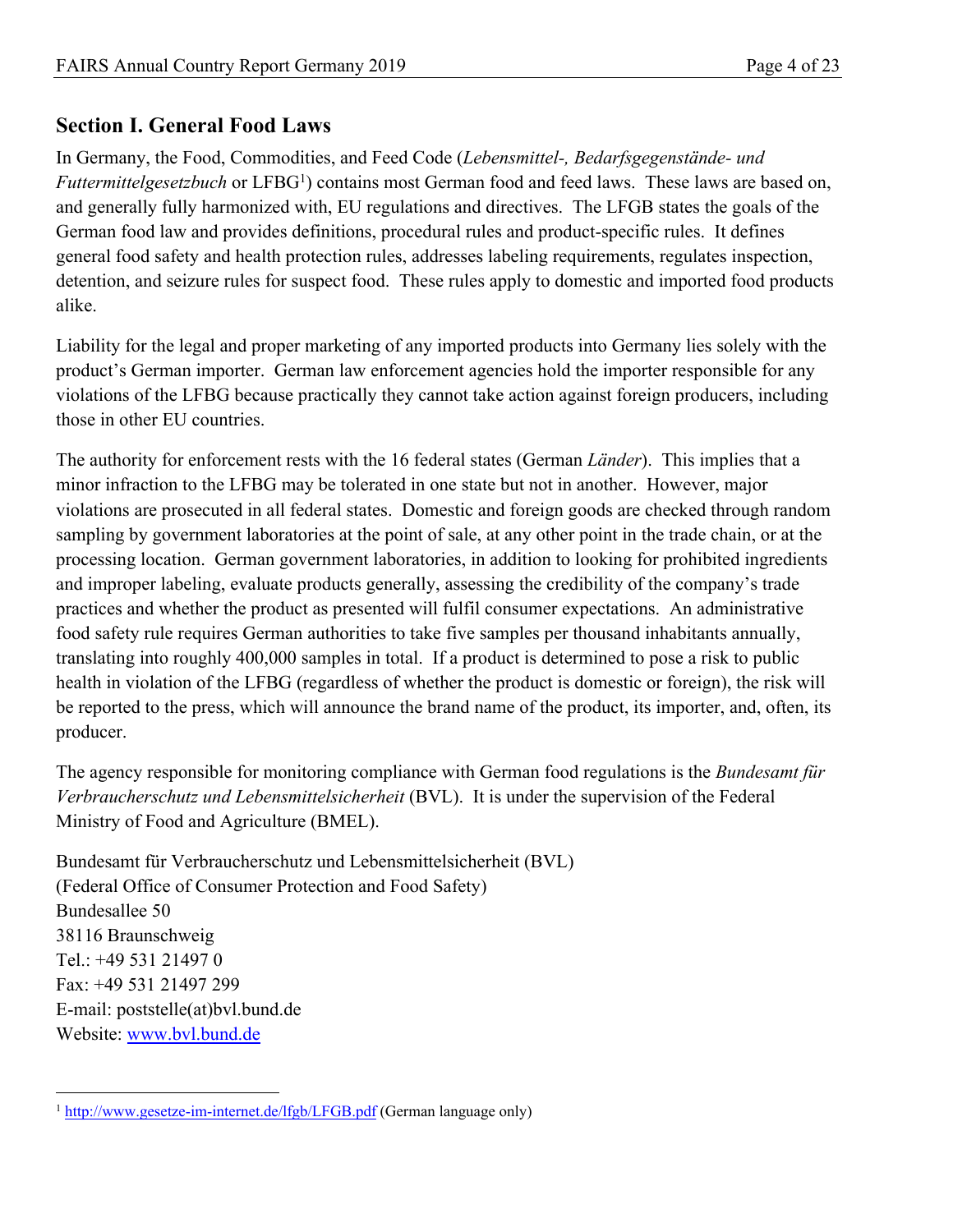The BVL was established as one of two independent administrative agencies in the wake of the "mad cow disease" crisis in 2002. BVL is responsible for risk management, while risk assessments are carried out by its sister agency the German Federal Institute for Risk Assessment (BfR). BVL exercises authority over substances and products that harbor potential risks and that are directly or indirectly related to food safety (such as plant protection products and veterinary drugs).

The BVL formulates general administrative rules to implement laws regarding consumer health protection and food safety, as well as in the preparation and monitoring of surveillance systems and plans by the *Länder*. In addition, the BVL coordinates inspections carried out in Germany by the European Food and Veterinary Office, and is responsible for implementing the European rapid alert system for consumer health protection and food safety issues in Germany.

The national reference laboratory for the detection of residues and the Community reference laboratory for the detection of residues are also part of the BVL.

# <span id="page-4-0"></span>**Section II. Labeling Requirements**

#### <span id="page-4-1"></span>**General Requirements**

Germany applies EU-harmonized legislation on labeling. The standard, domestic U.S. label does not comply with EU labeling requirements. On December 13, 2014, the EU's "[Food Information to](http://eur-lex.europa.eu/legal-content/EN/TXT/?qid=1513163394644&uri=CELEX:02011R1169-20140219)  [Consumers \(FIC\)"](http://eur-lex.europa.eu/legal-content/EN/TXT/?qid=1513163394644&uri=CELEX:02011R1169-20140219) regulation 1169/2011 became applicable to all pre-packaged food and drink products marketed in the EU, including those imported from non-EU countries. The mandatory nutrition declaration requirement introduced by the new FIC regulation became applicable on December 13, 2016.

Detailed information on food labeling requirements set out in the FIC regulation is available in GAIN report "New EU Food Labeling Rules Published," supplemented by GAIN report "How to Comply with the EU's New Food Labeling Rules." You can access these reports as well as updates on EU labeling rules on the FAS USEU's website at [http://www.usda-eu.org/trade-with-the-eu/eu-import-rules/eu](http://www.usda-eu.org/trade-with-the-eu/eu-import-rules/eu-labeling-requirements/)[labeling-requirements/](http://www.usda-eu.org/trade-with-the-eu/eu-import-rules/eu-labeling-requirements/)

#### <span id="page-4-2"></span>**Language Requirements**

All foods marketed in Germany must be labeled in German. Multi-language labels are allowed. Labeling may also include illustrations. However, it is prohibited to show ingredients on the label that are not contained in the product, e.g. illustrations of fruits if only artificial flavors are used and a multi-fruit juice may only show pictures of those fruits contained in the product. Since many other requirements of the FIC are applicable, U.S. food manufacturers and exporters should contact their potential German importer before making changes in labels on products labeled for distribution in Germany.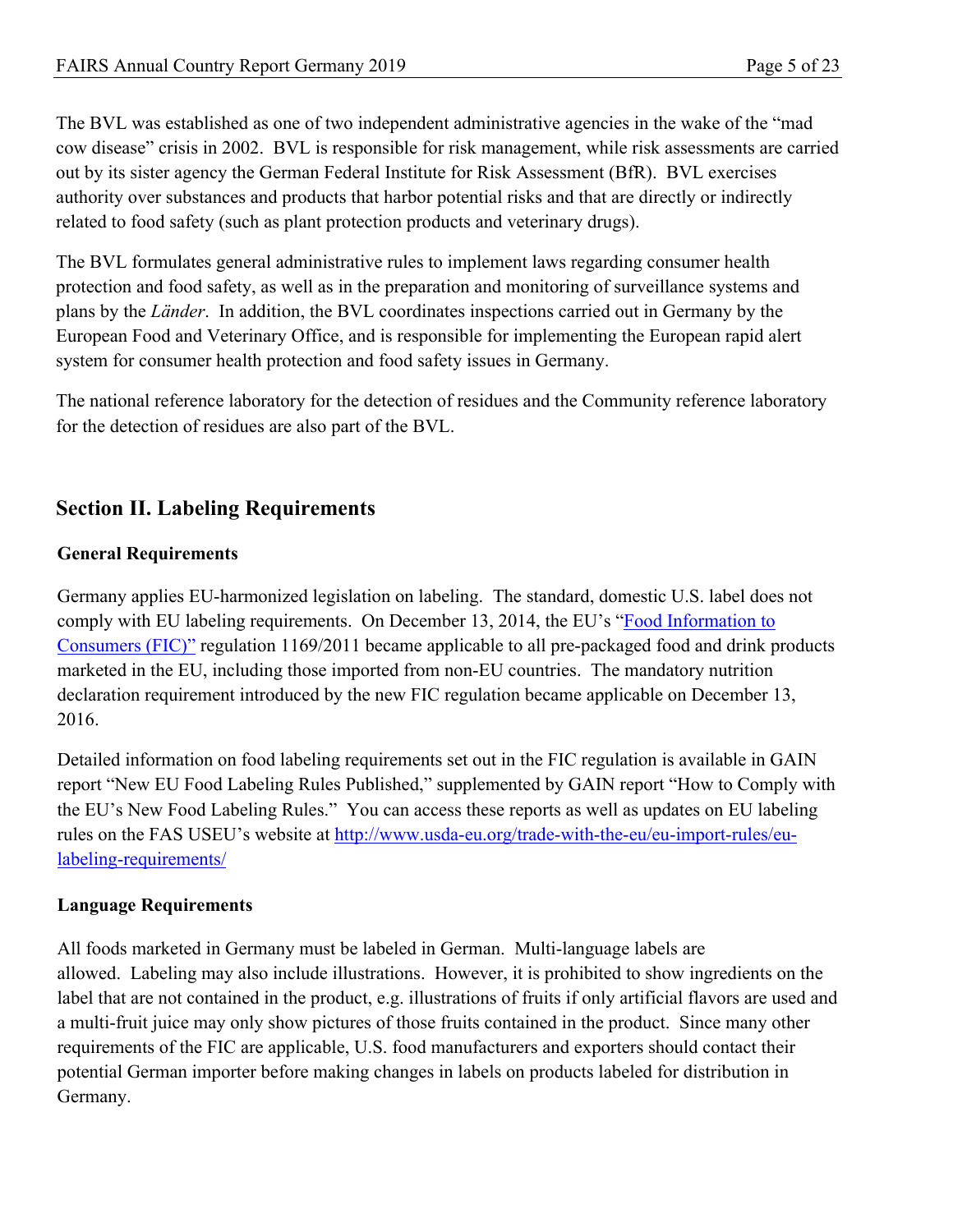#### <span id="page-5-0"></span>**Stick-on labels**

Some importers may agree to affix computer generated, adhesive labels in Germany for smaller quantities during a test-marketing phase.

#### <span id="page-5-1"></span>**Minimum Durability**

Annex X to the FIC sets out rules for the indication of the date of minimum durability, use-by date and date of freezing. The use-by date must be indicated on individual pre-packed portions. The durability date AND the date of (first) freezing preceded by the words "frozen on" is required on labels of frozen meat, frozen meat preparations and frozen unprocessed fishery products:

<span id="page-5-2"></span>

| English                | German term                          |
|------------------------|--------------------------------------|
| Best before [date]     | Mindestens haltbar bis []            |
| Best before end [date] | Mindestens haltbar bis Ende []'      |
| Use by [date]          | Zu verbrauchen bis []                |
| Frozen on [date]       | Eingefroren am $\left[\ldots\right]$ |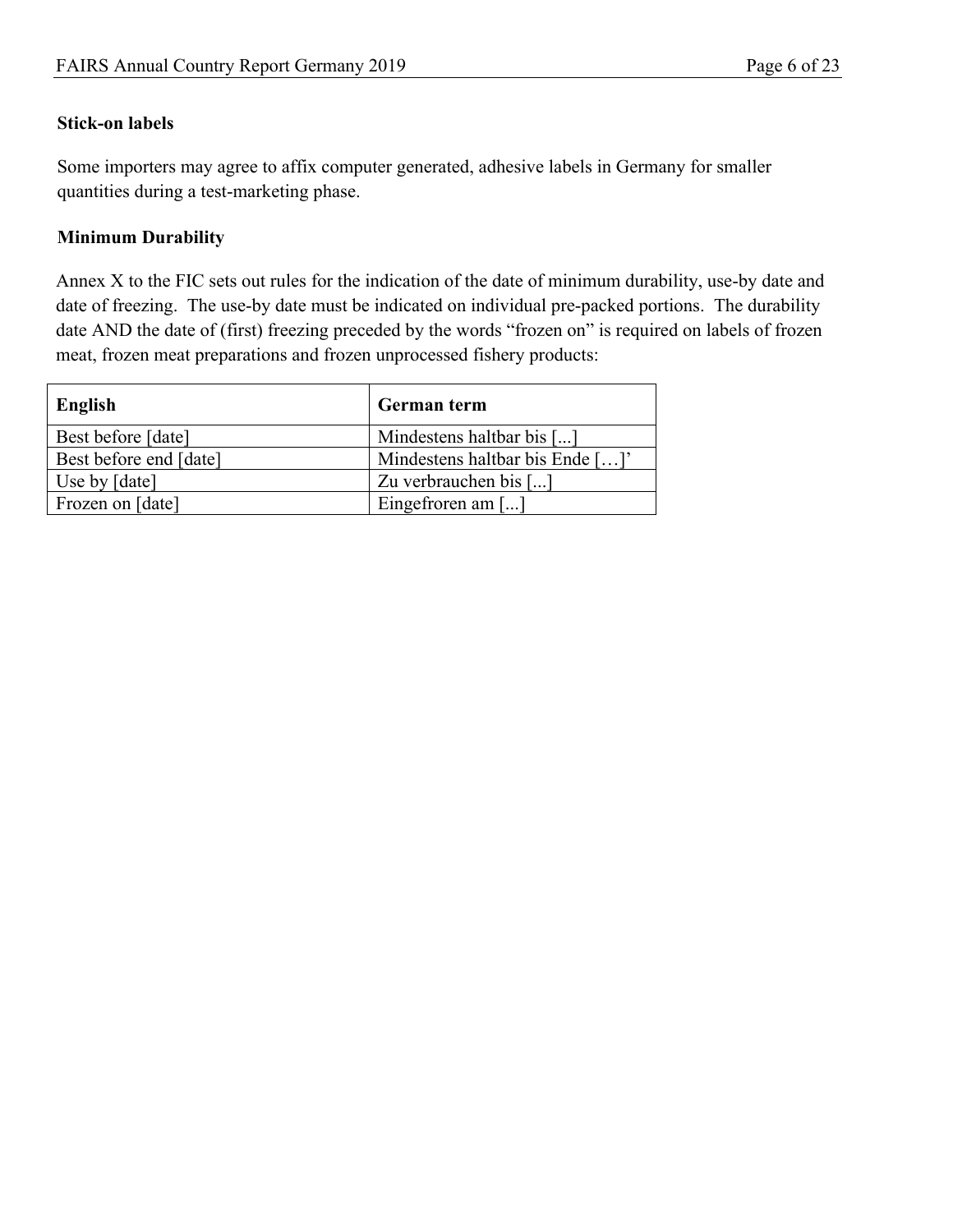#### **Other Specific Labeling Requirements**

### <span id="page-6-0"></span>**Country of Origin Labeling (COOL)**

#### <span id="page-6-1"></span>Beef

In the EU, a compulsory beef labeling scheme has been in place since 2000. For more information please refer to [http://www.usda-eu.org/trade-with-the-eu/eu-import-rules/eu-labeling-requirements/beef](http://www.usda-eu.org/trade-with-the-eu/eu-import-rules/eu-labeling-requirements/beef-labeling/)[labeling/.](http://www.usda-eu.org/trade-with-the-eu/eu-import-rules/eu-labeling-requirements/beef-labeling/) The label must include:

- A reference number ensuring the link between the meat and the animal or animals,
- A traceability code linking the meat to the animal or a group of animals representing the production of maximum one day,
- And the following information:

| English                                                                                                                                                              | German term                      |
|----------------------------------------------------------------------------------------------------------------------------------------------------------------------|----------------------------------|
| Born in [name of third country]                                                                                                                                      | geboren in $\lceil \dots \rceil$ |
| Reared in: [name of third country or third countries]                                                                                                                | gemästet in $[\dots]$            |
| For beef derived from animals born, raised and slaughtered in the<br>same third country, the above indications may be combined as:<br>Origin [name of third country] | Ursprung: $[\ldots]$             |
| Slaughtered in: [third country $\ell$ approval number of<br>slaughterhouse]"                                                                                         | Geschlachtet in: []              |
| cut in: [third country / approval number of cutting plant]"                                                                                                          | zerlegt in: $[\dots]$ "          |

[EU Regulation 653/2014](http://eur-lex.europa.eu/legal-content/EN/TXT/PDF/?uri=OJ:JOL_2014_189_R_0002&rid=2) as well as the FIC regulation changed the requirements for voluntary beef labeling. Both regulations went into effect in 2014. Any potentially affected beef exporter should consult their potential importer for more detailed information.

In addition to the compulsory beef labeling program, the German food industry initiated a 'Quality and Safety' (QS) program to assure the consumer that the production of such labeled products is fully controlled and recorded based on legal requirements and additional industry-determined production process criteria. The quality and safety program is certified by an approved certification organization. The objective of the QS system is to render food production processes transparent to consumers from the field and stable to the sales counter, thus increasing consumer confidence in the production, processing, and marketing of food. The system is open for domestic and imported products.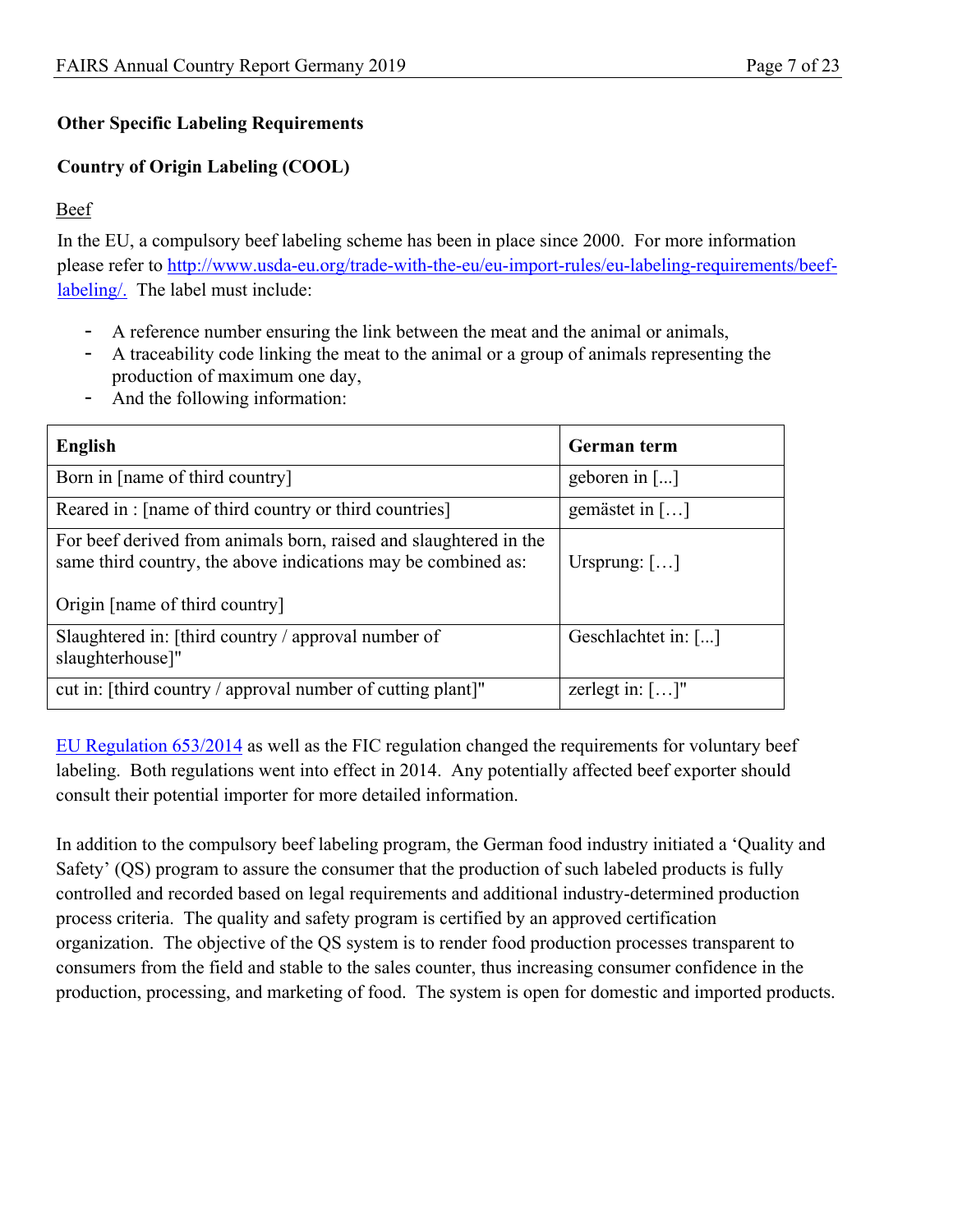QS Qualitaet und Sicherheit GmbH Schedestr. 1-3 53113 Bonn Phone +49 228 35068-0 Fax +49 228 35068-10 Contact: [info\(at\)q-s.de](mailto:info@q-s.de) Website: <https://www.q-s.de/en/?lang=gb>

<span id="page-7-0"></span>Seafood

EU laws require that on retail level fishery products have to be labeled with origin indication and production method. The German terms are:

| English t                         | German term                         |
|-----------------------------------|-------------------------------------|
| caught in [catch region]          | gefangen in $\lceil \ldots \rceil$  |
| caught in freshwater in [country] | aus Binnenfischerei in []           |
| farmed in [country]               | aus Aquakultur in []                |
| cultivated in [country]           | gezüchtet in $\lceil \ldots \rceil$ |

Detailed information on shipping seafood and fishery products to the EU is provided in the U.S. [Commercial Service Guide for How to Export to the EU](https://www.fisheries.noaa.gov/webdam/download/88055382) and on the Department of Commerce – NOAA Fisheries' website [https://www.fisheries.noaa.gov/national/seafood-commerce](https://www.fisheries.noaa.gov/national/seafood-commerce-certification/export-certification-european-union)[certification/export-certification-european-union](https://www.fisheries.noaa.gov/national/seafood-commerce-certification/export-certification-european-union)

Information on labeling can also be found in the European Commission's "Pocket Guide to the EU's new fish and aquaculture consumer labels", published in December 2014.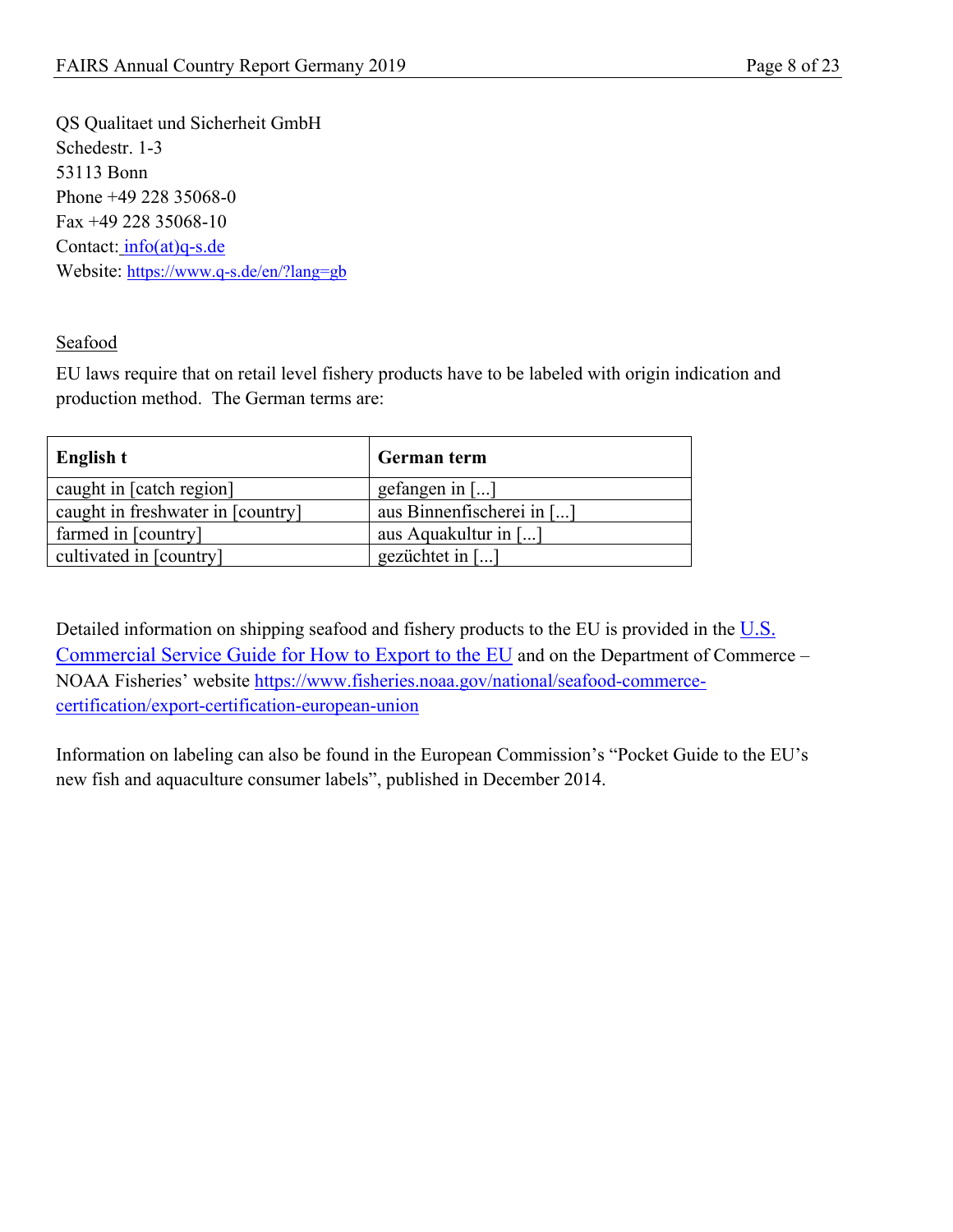#### <span id="page-8-0"></span>Pork, Sheep, Goats and Poultry

Since April 1, 2015, country of origin labeling is required for fresh, chilled, and frozen meat of swine, sheep, goats and poultry in accordance with Commission Implementing Regulation 1337/2013. In general, the label must indicate where the animal was reared and slaughtered. For more information, see the [EU 28 FAIRS report](https://gain.fas.usda.gov/Recent%20GAIN%20Publications/Food%20and%20Agricultural%20Import%20Regulations%20and%20Standards%20-%20Narrative_Brussels%20USEU_EU-28_12-7-2017.pdf).

| German term                       | <b>English translation</b>                        |
|-----------------------------------|---------------------------------------------------|
| Aufgezogen in: $\lceil \; \rceil$ | reared in: [name of EU member state or third      |
|                                   | country]"                                         |
| Geschlachtet in                   | slaughtered in: [name of EU member state or third |
|                                   | country                                           |
| Aufgezogen in mehreren Nicht-EU-  | reared in several non-EU countries                |
| Ländern                           |                                                   |
| Aufgezogen in mehreren EU- und    | reared in several EU and non-EU countries         |
| Nicht-EU-Ländern                  |                                                   |
| Ursprung: $\lceil \; \rceil$      | Origin: [name of EU member state or third]        |
|                                   | country]"                                         |
| "Aufgezogen außerhalb der EU" and | Reared in: non-EU" and "Slaughtered in: [Name of  |
| "Geschlachtet in [ ]"             | the third country where the animal was            |
|                                   | slaughtered]"                                     |

#### <span id="page-8-1"></span>**GMO-free labeling**

Since July 2008, Germany allows food to be labeled as "without biotech" to indicate they do not derive from biotech plants. The label "without biotech" is voluntary. The German government and NGOs hope that the food industry develops a new third-product market aside from conventional and organic foods where the consumer can choose between biotech-free and biotech food products. In order to better identify products labeled "without biotech," the BMELV (now BMEL) launched a logo which can be used cost-free by food companies. The administration of this program is largely entrusted to the "*Verband Lebensmittel ohne Gentechnik e.V*." (non-Biotech Foods Association). For more information on the treatment of biotech foods in Germany, please see our Agricultural Biotechnology Annual report available at the [FAS GAIN Report Database](https://gain.fas.usda.gov/#/search)**.**

#### <span id="page-8-2"></span>**Dietetic Foods Ordinance**

The German Dietetic Food Ordinance (Verordnung über diätetische Lebensmittel, DiätV) defines the properties foods must have in order for the manufacturer to label them as dietetic. Foods and beverages labeled as dietetic must differ substantially from other regular foods. A simple listing of the nutrient content, bread units, and/or caloric value on the label is not sufficient to allow the use of the term "dietetic." Health-related statements are strictly limited. Examples for such statements are: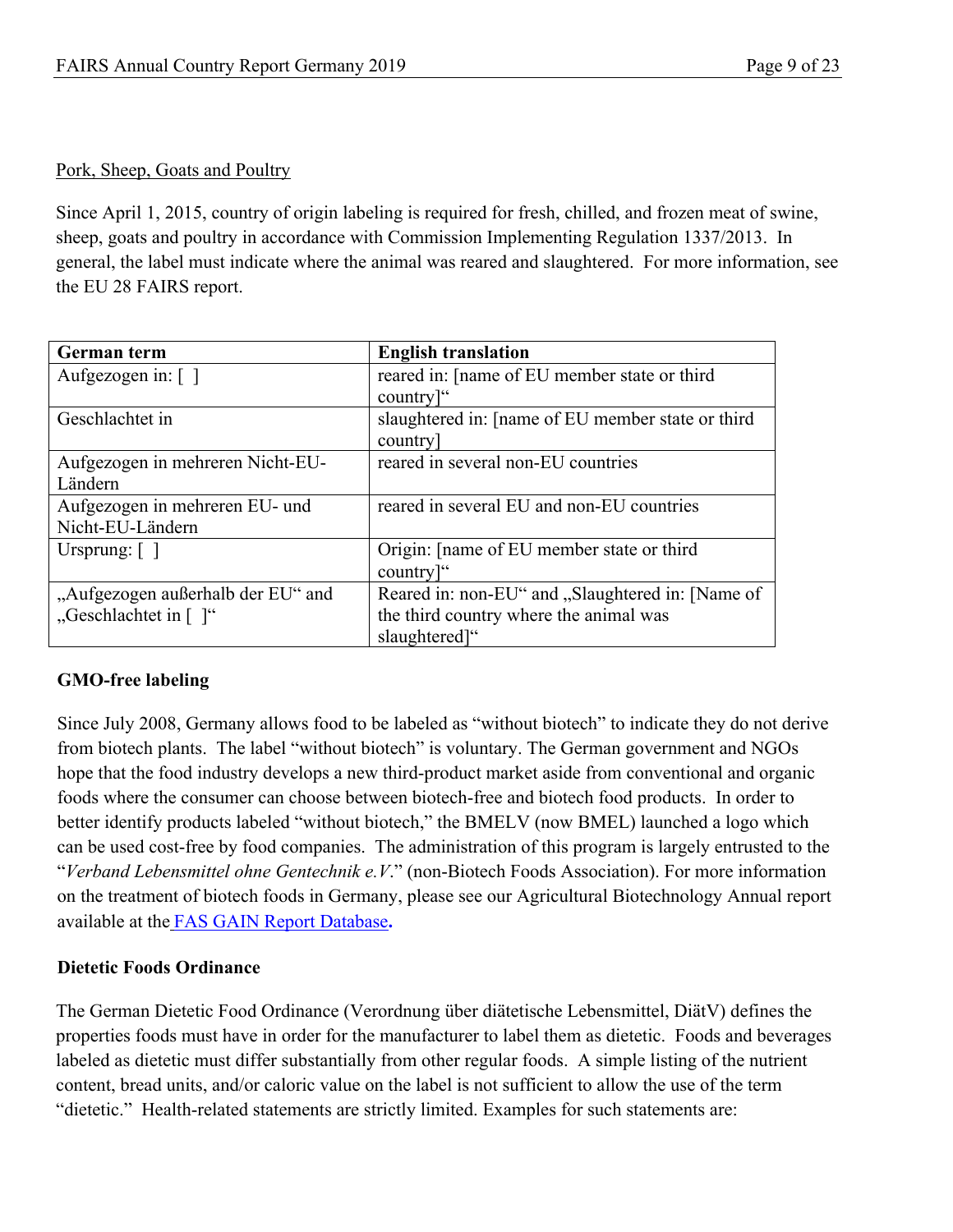| <b>English translation</b>                    | German term                             |
|-----------------------------------------------|-----------------------------------------|
| Dietetic food suited to treat                 | Diätetisches Lebensmittel geeignet zur  |
|                                               | Behandlung von                          |
| Dietetic food suitable for treatment of  only | Diätetisches Lebensmittel geeignet zur  |
| use if under continuous medical supervision   | Behandlung von  nur unter ständiger     |
|                                               | ärztlicher Kontrolle verwenden          |
| special diet for  as part of a diet plan      | zur besonderen Ernährung bei  im Rahmen |
|                                               | eines Diätplanes                        |

It is strongly recommended that U.S. exporters consult a German food laboratory before making any dietary claims for products to be marketed in Germany.

# <span id="page-9-0"></span>**Section III. Packaging and Container Requirements**

Germany applies EU-harmonized legislation to packaging and containers. For detailed information on the EU's harmonized legislation on packaging and container regulations, please consult the EU 28 FAIRS report.

However, Germany applies additional requirements regarding packaging waste and recycling of packaging material with the aim of reducing packaging waste and increasing recycling. Distributors of packaged consumer goods (including food) are obliged to collect the packaging from the consumer and recycle it. However, distributors may entrust third parties with the fulfilment of their obligations. Many distributors make use of this option by contracting with one of the licensed recycling companies/systems.

#### <span id="page-9-1"></span>**Packaging Waste Recycling - Green Dot System**

On January 1, 2019, the new Packaging Law (*Verpackungsgesetz* or *VerpackG*) replaced the German Packaging and Waste Avoidance Ordinance (*Verordnung über die Vermeidung und Verwertung von Verpackungsabfällen*, or *VerpackV*). The law requires producers, importers, and distributors of consumer products, including food stuffs, to enter into a contract for recycling of packaging material with one of the licensed recycling companies. In addition, manufacturers are obliged to register with a newly created national authority, the "*Zentrale Stelle*", before placing packaged products on the market. The registered manufacturers will be published on the website of the *Zentrale Stelle* to ensure full transparency for all market participants and reduce free-riding. In addition, all manufacturers will have to report the following packaging-related data to the *Zentrale Stelle*:

- Registration number (provided by the *Zentrale Stelle*)
- Material and volume of the packaging put on market
- Name of the packaging scheme contracted by the manufacturer to fulfil its Extended Producer Responsibility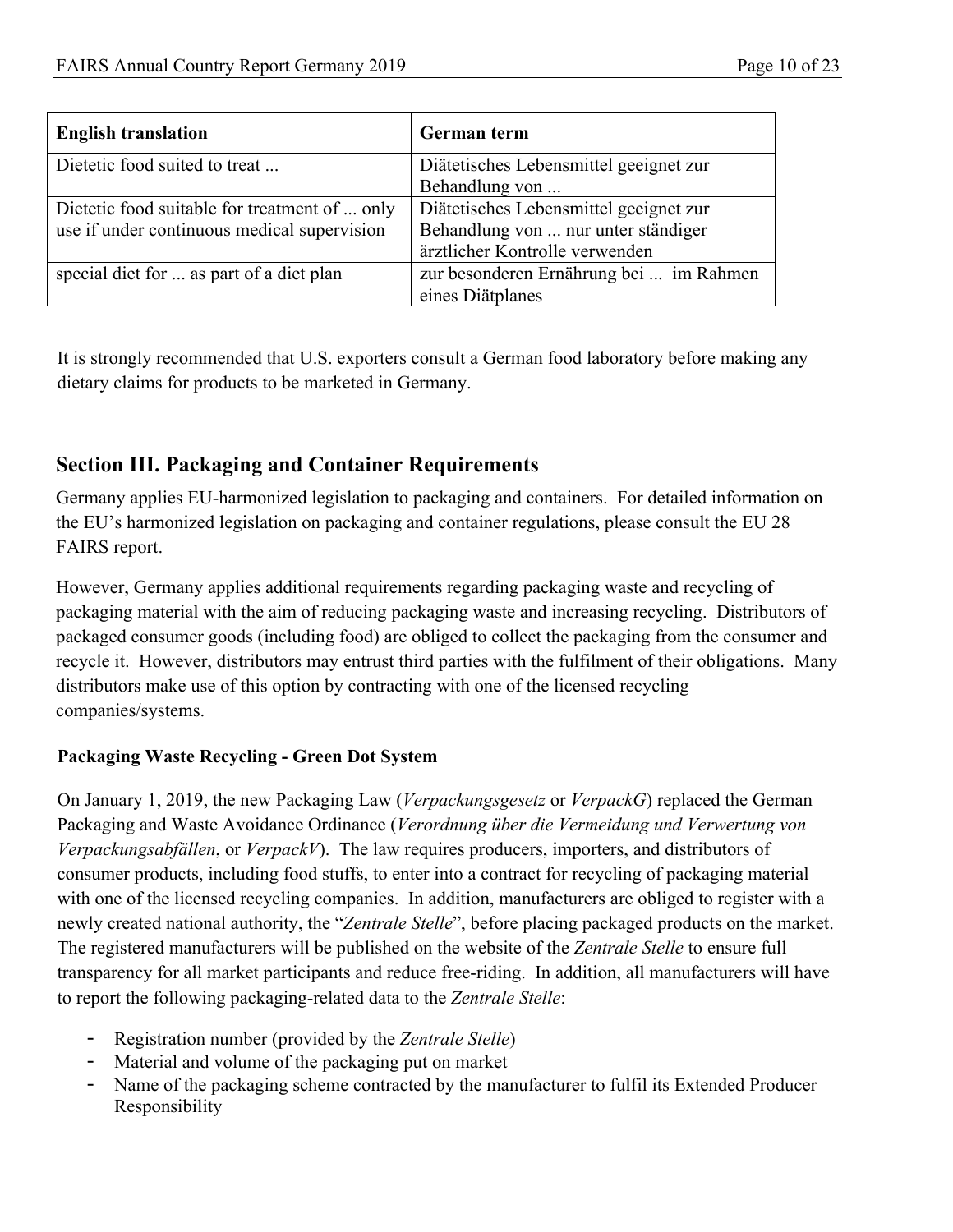- Duration of the agreement with the recycling company/system.

Manufacturers are defined as producers, importers, or distributors that place packaged consumer goods on the market. Depending on the distribution channel, U.S. exporters may or may not be required to contract with a packaging disposal company and register with the *Zentrale Stelle*. However, even if a U.S. company is not required to register directly, they may be required to share information about material and volume of its packaging by its customers which then include this information in their own reporting to the *Zentrale Stelle*.

For more information about the new legislation please consult our GAIN report the subject "Changes to Germany's Packaging Laws – An Exporter's Guide" available at the [FAS GAIN Report Database](https://gain.fas.usda.gov/#/search)**.**

Traditionally, the German industry has been using the "Green Dot" symbol to assure that packaging material will be recycled in a controlled system. The Green Dot is found on the packaging material of virtually all products retailed in Germany. Since January 1, 2009, the recycling law no longer requires the Green Dot be printed on product packaging to prove that the material will be recycled in a proper manner. However, if the manufacturer or the importer chooses to continue using the Green Dot symbol, it must have a valid licensing contract with the Duales System Deutschland GmbH (DSD) or another of the registered recycling companies below.

For further information on the Green Dot packaging material disposal and recycling program, contact your potential German importer and/or one of the following registered Green Dot recycling enterprises:

- Der Grüne Punkt Duales System Deutschland GmbH, Koeln - [www.gruener-punkt.de/en.html](http://www.gruener-punkt.de/en.html)
- BellandVision GmbH, Pegnitz <https://www.bellandvision.de/simply-clever-licensing.htm>
- EKO-PUNKT GmbH, Luenen - [www.eko-punkt.de](http://www.eko-punkt.de/)
- INTERSEROH Dienstleistungs-GmbH, Koeln -<https://www.interseroh.de/en/>
- Landbell AG, Mainz - [www.landbell.com/sales-packaging/](http://www.landbell.com/sales-packaging/)
- Reclay VFW GmbH & Co. KG, Köln – [www.reclay-group.com/de/en/](http://www.reclay-group.com/de/en/)
- Veolia Umweltservice Dual GmbH, Rostock [www.veolia.de/dual](http://www.veolia.de/dual)
- Zentek GmbH & Co. KG, Köln –<https://www.dualessystemzentek.de/en/>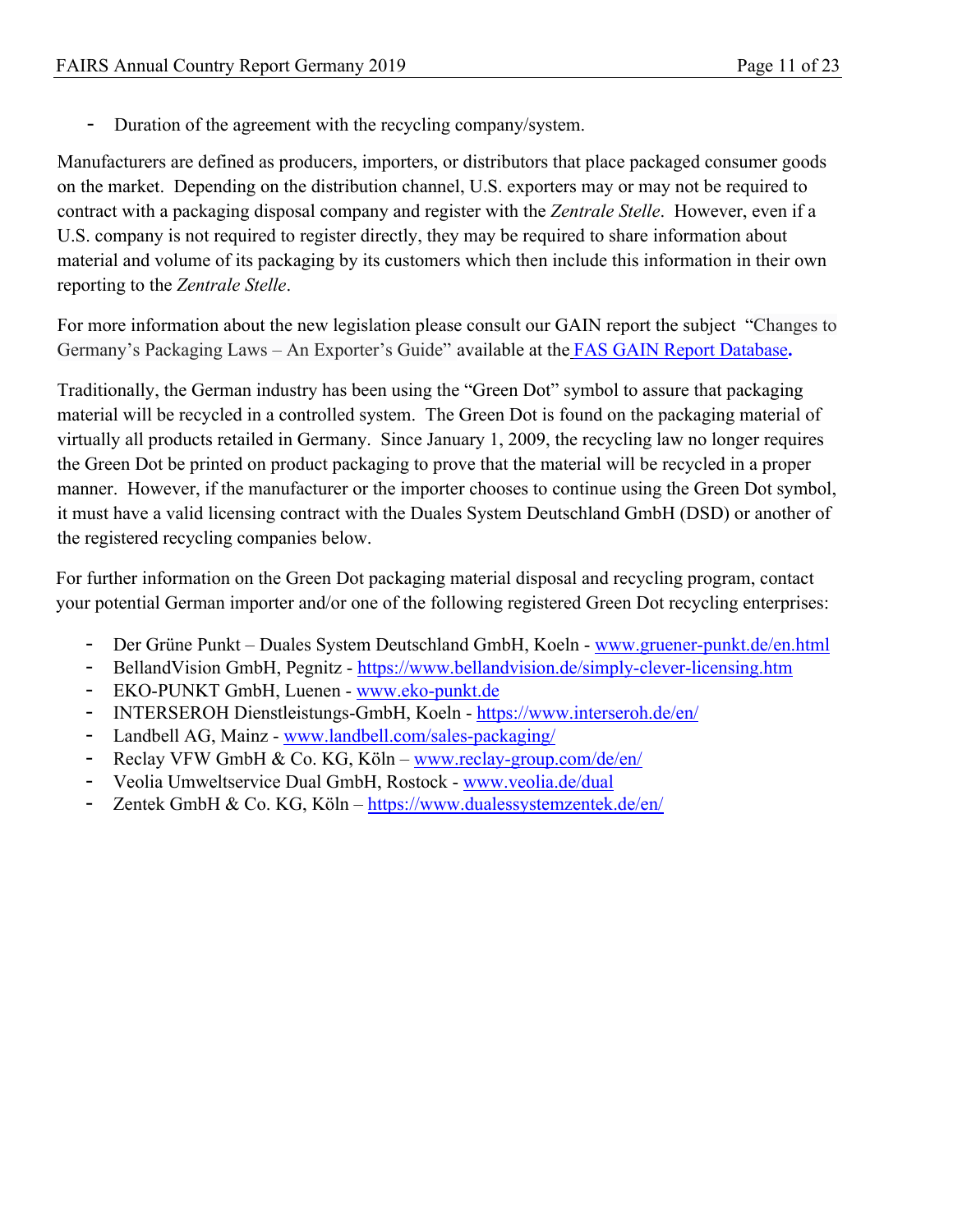#### <span id="page-11-0"></span>**Mandatory Deposit System for One-way Beverage Packages**

Since May 2006, one-way beverage packages with a content volume of 0.1 to 3.0 liter are subject to the German mandatory deposit system. The deposit (*Pfand*) is collected at the retail level. The requirement applies to domestically produced or bottled products as well as to imported beverages.

Excluded from the deposit system are containers holding the following:

- fruit and vegetable juices and nectars;
- milk and milk mix beverages containing minimum 50 percent milk;
- dietetic drinks for babies and infants;
- spirits and wine including mix drinks containing minimum 50 percent wine; and
- multi-layer carton packages (since they are regarded to be the least environmentally disturbing).

The deposit symbol must appear on the product label. Detailed information about the deposit system is available through:

DPG Deutsche Pfandsystem GmbH Luisenstr. 46 10117 Berlin, Germany Tel.: +49 30 800 974 0 Fax: +49 30 800 974 111 E-mail: info(at)dpg-pfandsystem.de Website: [www.dpg-pfandsystem.de/index.php/en/](http://www.dpg-pfandsystem.de/index.php/en/)

# <span id="page-11-1"></span>**Section IV. Food Additive Regulations**

<span id="page-11-2"></span>Germany applies EU-harmonized legislation regarding food additives, including a positive list of allowed substances. For detailed information on the EU-harmonized legislation on food additive regulations, please consult the EU 28 FAIRS Report as well as the USEU website, [http://www.usda](http://www.usda-eu.org/trade-with-the-eu/eu-import-rules/food-additives/)[eu.org/trade-with-the-eu/eu-import-rules/food-additives/.](http://www.usda-eu.org/trade-with-the-eu/eu-import-rules/food-additives/)

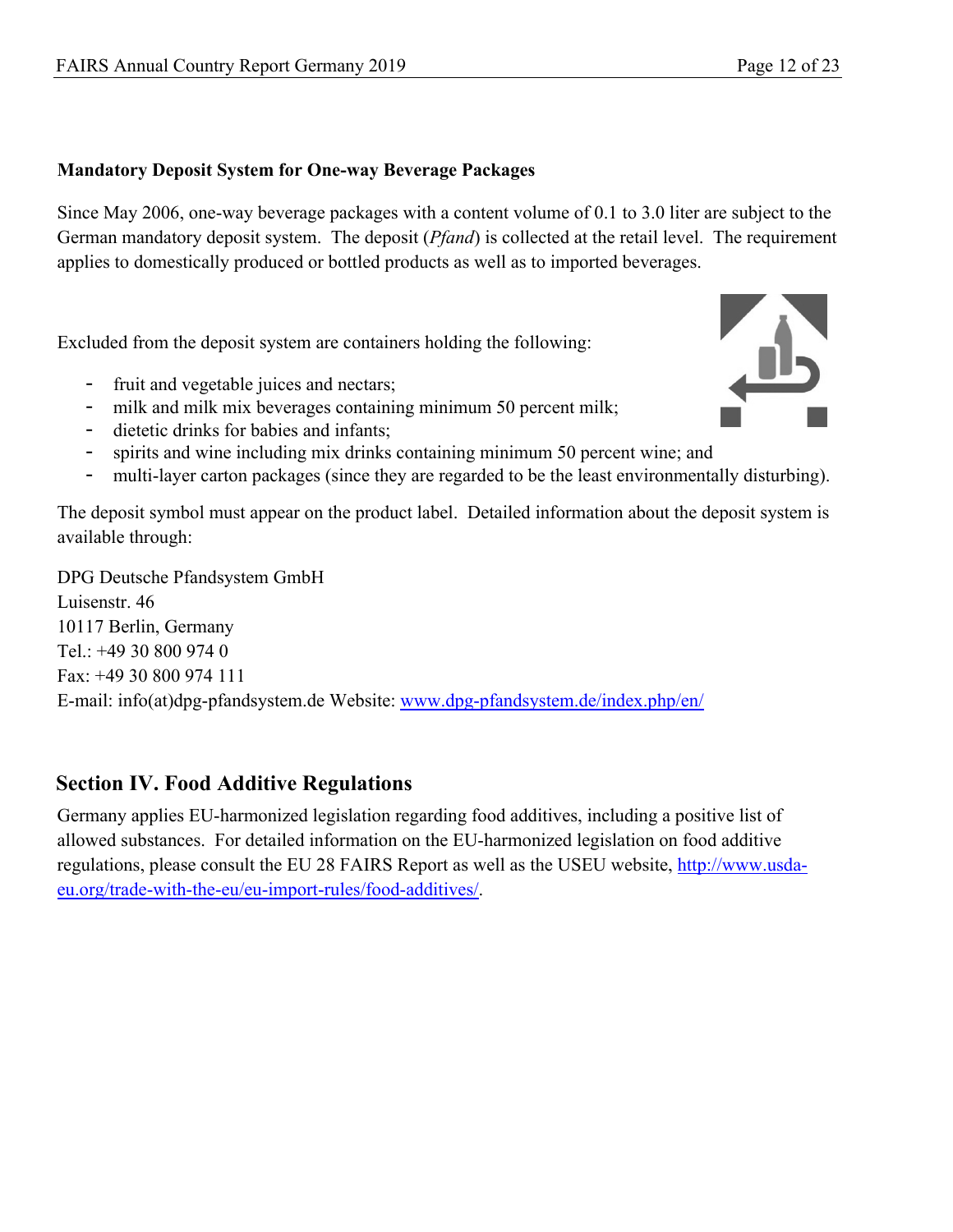# **Section V. Pesticides and other Contaminants**

#### <span id="page-12-0"></span>**Pesticides**

Tolerance levels for pesticide residues were harmonized within the EU with regulation 396/2005. An EU database on pesticide maximum residue levels (MRLs) is available at

<https://ec.europa.eu/food/plant/pesticides/eu-pesticides-database/public/?event=homepage&language=EN>

For detailed information on EU-harmonized legislation on pesticide and contaminant regulations, please consult the EU 28 FAIRS Report as well as the USEU website

<https://www.usda-eu.org/eu-early-alert/pesticides/>

For application of an import tolerance for a not yet regulated substance in Germany contact:

#### **Bundesministerium fuer Ernaehrung und Landwirtschaft** (BMEL)

(Federal Ministry for Food and Agriculture) Referat 313 - Rueckstaende u. Kontaminanten in Lebensmitteln Rochusstr. 1 53123 Bonn, Germany Tel.: +49 228 529 0 Fax: +49 228 529 4262 E-Mail: 313(at)bmel.bund.de Website:<http://www.bmel.bund.de/EN>

The responsible agency for scientific evaluation of pesticide residues in Germany is:

#### **Bundesamt fuer Verbraucherschutz und Lebensmittelsicherheit** (BVL)

(Federal Office of Consumer Protection and Food Safety) Abteilung 2 Messeweg 11/12 38104 Braunschweig Tel.: +49 531 299-5 Fax: +49 531 299-3002 E-mail: poststelle(at)bvl.bund.de Website: <http://www.bvl.bund.de/EN>

#### **Private Industry Standards for Pesticide Tolerance Levels**

As a marketing tool, some retail chains in Germany require their suppliers to exceed the EU regulations and adhere to stricter maximum residue levels of 30, 50, or 70 percent of the respective EU-mandated MRL. Reports indicate that suppliers violating the new contract standard are at risk of being removed from the approved supplier list of the particular retail chain.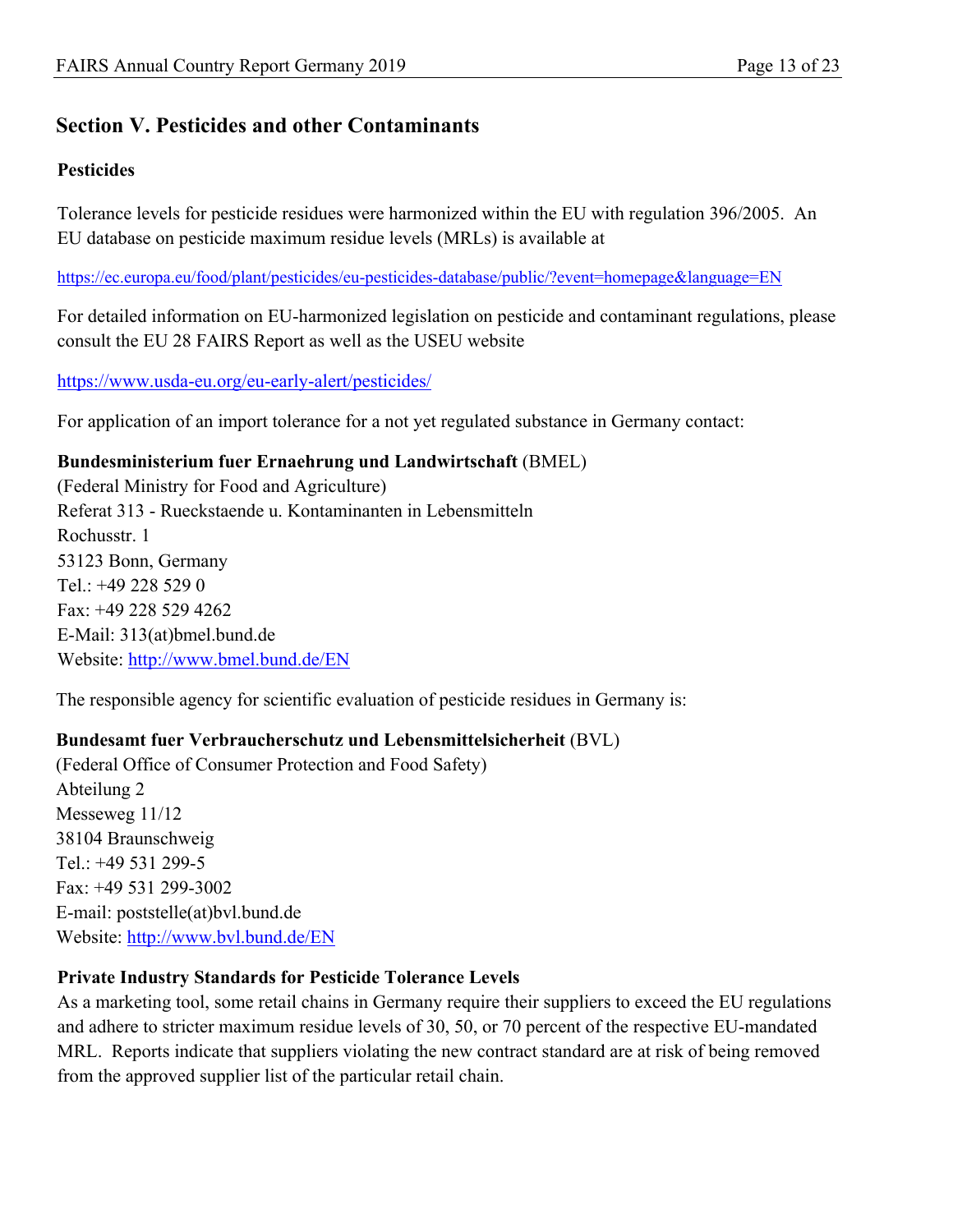#### <span id="page-13-0"></span>**Contaminants**

Tolerance levels for a number of contaminants were harmonized within the EU in regulation 1881/2006. Germany put in place additional maximum tolerance for aflatoxins, ochratoxin A, nitrate, halogenated solvents, and non-dioxin-like polychlorinated biphenyls ("ndl-PCB) for products not regulated in EU regulation 1881/2006. For details, please see: [http://www.gesetze-im](http://www.gesetze-im-internet.de/kmv/BJNR028700010.html)[internet.de/kmv/BJNR028700010.html](http://www.gesetze-im-internet.de/kmv/BJNR028700010.html)

#### **Official Aflatoxin Controls on U.S. Products**

In April 2015, the EU approved the pre-export checks (PEC) program for U.S. almonds. U.S. almonds were included in the Annex to [Commission Implementing Regulation \(EU\) 2015/949,](https://eur-lex.europa.eu/legal-content/EN/TXT/?qid=1542200689363&uri=CELEX:02015R0949-20170717) which lists all EU-approved Pre-export Check programs. The acceptance of the U.S. program reflects the EU's recognition of aflatoxin controls performed at U.S. origin in line with Article 23 of the EU Regulation on Official Food and Feed Controls ([Regulation \(EC\) No 882/2004\)](http://eur-lex.europa.eu/legal-content/EN/TXT/PDF/?uri=CELEX:02004R0882-20140630&qid=1447081663266&from=EN). The latter regulation, which provides the general framework for food controls, will be replaced by [Regulation \(EU\) 2017/625 of the](https://eur-lex.europa.eu/legal-content/EN/TXT/?qid=1542201662795&uri=CELEX:32017R0625)  [European Parliament and of the Council](https://eur-lex.europa.eu/legal-content/EN/TXT/?qid=1542201662795&uri=CELEX:32017R0625) from Dec 15, 2019 onwards. The USDA Agricultural Marketing Service began issuing PEC almond certificates on August 1, 2015.The almond PEC program builds on and replaces the Voluntary Aflatoxin Sampling Plan program, which was no longer required after September 2014 when the EU voted to remove California almonds from Special Measures.

Following the publication of [Commission Implementing Regulation \(EU\) 2017/1269](https://eur-lex.europa.eu/legal-content/AUTO/?uri=CELEX:32017R1269&qid=1549877565105&rid=1) on July 14, 2017, the U.S. pre-export program for peanuts is no longer recognized by the EU. There is no **restriction on the export of U.S. peanuts; however, shipments are no longer benefitting from the reduced testing level for aflatoxin** upon entry into the EU.

On April 1, 2015, U.S. pistachios were included in the list of products/origins subject to increased import controls under [Commission Regulation \(EC\) No 669/2009.](https://eur-lex.europa.eu/legal-content/EN/TXT/?qid=1542202907463&uri=CELEX:02009R0669-20180706) Member States must now test 10 percent of all incoming shipments. This regulation does not impose any requirements on exporters.

For additional information on aflatoxin testing and certification performed in the United States prior to export to the EU, see:

- http://www.almonds.com/sites/default/files/pec\_program\_manual\_version\_9.0.pdf
- <http://www.peanutsusa.org.uk/eu-food-aflatoxin-legislation>
- <http://www.ams.usda.gov/services/lab-testing/aflatoxin>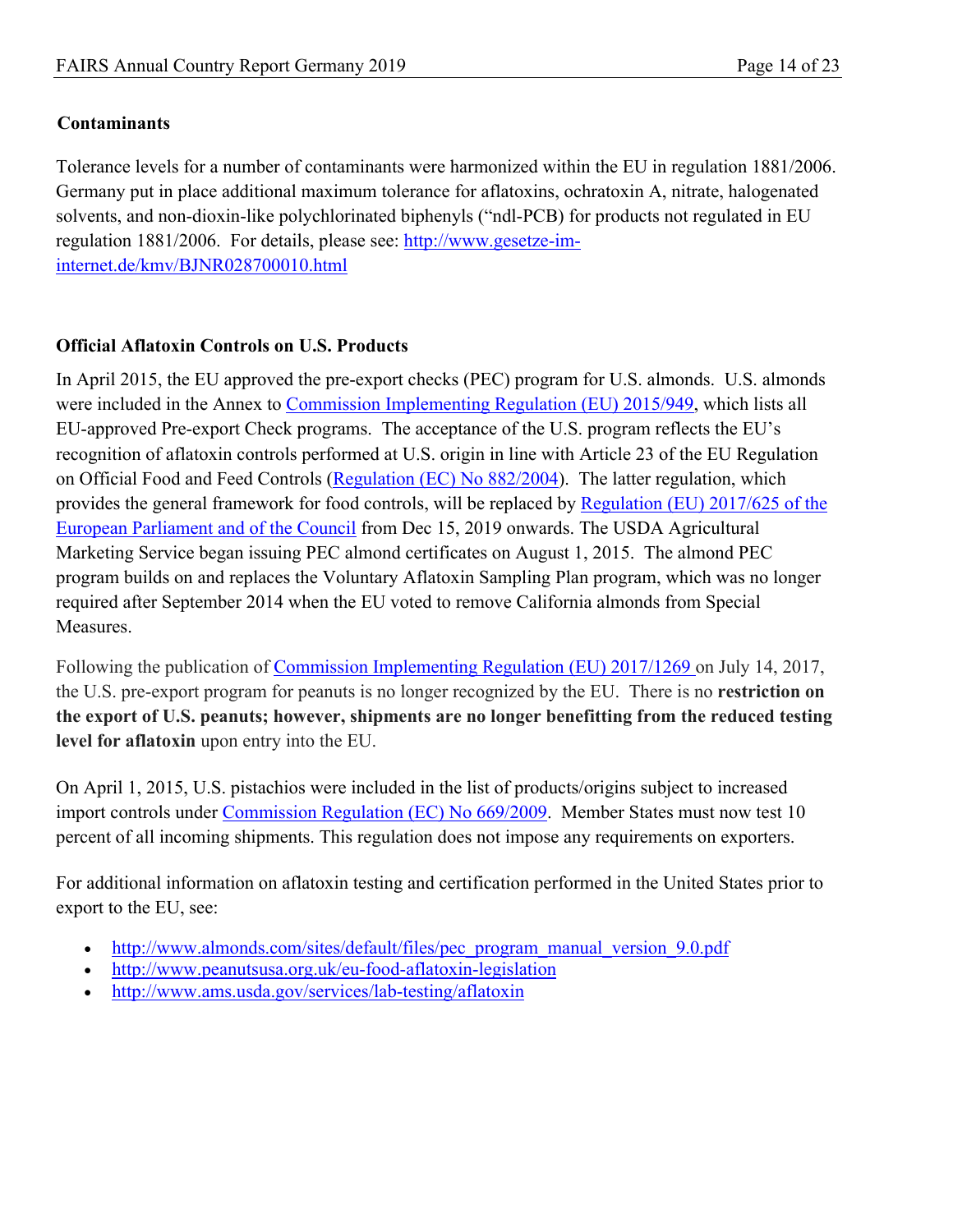#### **Residues in Animals and Animal Product**

For details on the monitoring of residues in animals and animal products, please consult the EU FAIRS report and the USEU website:

<http://www.usda-eu.org/trade-with-the-eu/eu-import-rules/certification/residue-plans/>

For additional information on how to export food of animal origin to the EU, see:

[Imports of food of animal origin from non-EU countries: Provisions of guarantees equivalent to EU](https://ec.europa.eu/food/sites/food/files/safety/docs/cs_vet-med-residues_animal-imports-non-eu_brochure_en.pdf)  [requirements on residues of veterinary medicines, pesticides and contaminants](https://ec.europa.eu/food/sites/food/files/safety/docs/cs_vet-med-residues_animal-imports-non-eu_brochure_en.pdf)

# <span id="page-14-0"></span>**Section VI. Other Requirements, Regulations, and Registration Measures**

The German Government applies EU-harmonized legislation for other related regulations and requirements including product inspection, registration and certification. For detailed information on certification, please consult the following websites:

- Certificates for Plant Products [www.usda-eu.org/trade-with-the-eu/eu-import](http://www.usda-eu.org/trade-with-the-eu/eu-import-rules/certification/plant-health-certification/)[rules/certification/plant-health-certification/](http://www.usda-eu.org/trade-with-the-eu/eu-import-rules/certification/plant-health-certification/)
- Certificates for Products covered by veterinary certification [www.usda-eu.org/trade-with-the](http://www.usda-eu.org/trade-with-the-eu/eu-import-rules/certification/products-exempt-from-veterinary-certification/)[eu/eu-import-rules/certification/products-exempt-from-veterinary-certification/](http://www.usda-eu.org/trade-with-the-eu/eu-import-rules/certification/products-exempt-from-veterinary-certification/)

#### <span id="page-14-1"></span>**Facility registration**

Exports of U.S. red meat, meat products, farmed and wild game meat, ratites, milk and milk products, seafood, bovine embryos and semen, porcine and equine semen, gelatin, animal casings and animal byproducts to the EU from the U.S. may only originate from EU approved U.S. establishments. The EU approves establishments to ship products of animal origin based on submissions from U.S. government agencies. A comprehensive list of U.S. approved establishments can be found at the following link on the USEU webpage [https://www.usda-eu.org/trade-with-the-eu/eu-import-rules/certification/approved](https://www.usda-eu.org/trade-with-the-eu/eu-import-rules/certification/approved-u-s-establishments/)[u-s-establishments/](https://www.usda-eu.org/trade-with-the-eu/eu-import-rules/certification/approved-u-s-establishments/) .

#### <span id="page-14-2"></span>**Product Registration**

Generally, there is no EU requirement to register imported foods except for "novel foods" or those more unique, niche products that have not historically been consumed in significant quantities. Foodstuffs with particular nutritional claims must be notified to the Member States' competent authorities where the food is introduced in the market. Exporters of milk infant formula or nutritional supplements are mandated to notify competent authorities.

<span id="page-14-3"></span>The import of special products like blood, blood products, and material containing epizootic pathogens must be approved by the competent authority of the German Federal State to which the product is shipped.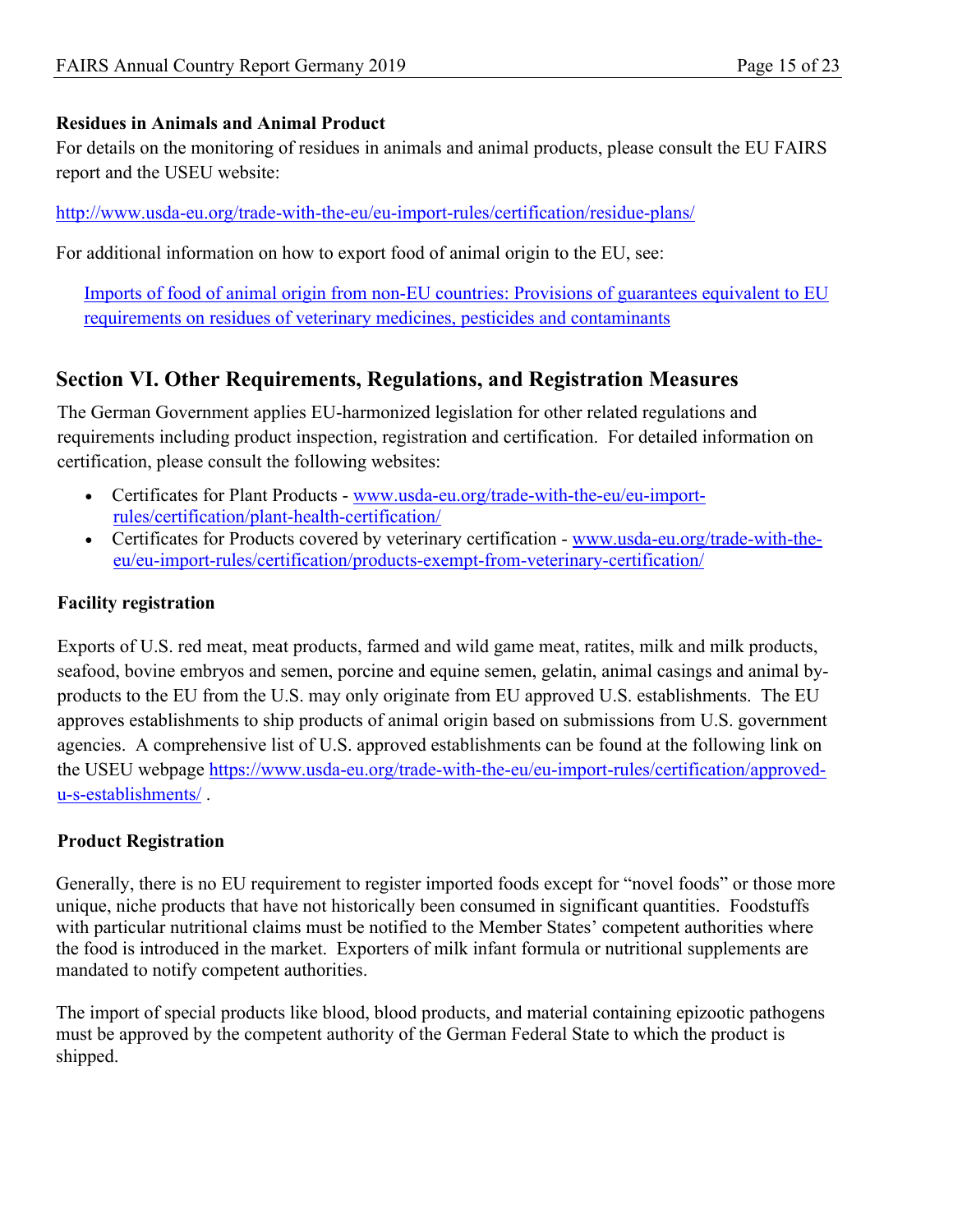# **Section VII. Other Specific Standards**

For detailed information on the EU-harmonized legislation on other specific standards, please consult EU 28 FAIRS report. Detailed information may also be obtained at the following links:

- GMO<sub>s</sub>
- [Novel Foods](http://www.usda-eu.org/trade-with-the-eu/eu-import-rules/novel-foods/)
- **[Nanotechnology](https://www.usda-eu.org/topics/nanotechnology/)**
- [Fortified Foods](http://www.usda-eu.org/trade-with-the-eu/eu-import-rules/eu-labeling-requirements/fortified-foods/)
- [Dietetic or Special Use Foods](http://www.usda-eu.org/trade-with-the-eu/eu-import-rules/eu-labeling-requirements/dietetic-foods/)
- [Food Additives](https://www.usda-eu.org/trade-with-the-eu/eu-import-rules/food-additives/)
- **[Organic Foods](http://www.usda-eu.org/trade-with-the-eu/eu-import-rules/organic-production/)**
- [Pet Food](http://www.usda-eu.org/trade-with-the-eu/eu-import-rules/pet-food/)

#### <span id="page-15-0"></span>**Genetically-Engineered Food and Feeds**

The relevant authority for the approval of new biotech events and for monitoring the trade of products derived from biotechnology is the Federal Ministry of Food and Agriculture (BMEL). For more information specific to Germany, please see our report: [Agricultural Biotechnology Annual.](https://apps.fas.usda.gov/newgainapi/api/Report/DownloadReportByFileName?fileName=Agricultural%20Biotechnology%20Annual_Berlin_Germany_10-20-2019).

#### <span id="page-15-1"></span>**Private Certification for Fresh Food**

The number of food scandals that have occurred in Europe around the turn of the century involving various commodities has prompted the food industry to come up with various programs to ensure the safety of the traded fresh food. While these programs are voluntary, the majority of retail chains in Germany require certification of good agricultural practice. The two most common private certification programs in Germany are *GlobalGap* and *Q+S*. While *Q+S* is a three-tier system that involves everyone, who handles the produce from producers, to wholesalers, and the retail chains, *GlobalGap* mainly focuses on the producer level and is often supplemented by the IFS (International Food Standard) on the wholesalers level. A major component of both systems is the extensive documentation requirement for all stages of the production process. Both systems/standards are open to international producers provided that they comply with the system and obtain a certification. Also, a simultaneous certification for *Q+S* and *GlobalGap* is possible at the producer level. For more information please visit:

[www.globalgap.org](http://www.globalgap.org/) [www.q-s.de/home\\_gb.html](http://www.q-s.de/home_gb.html)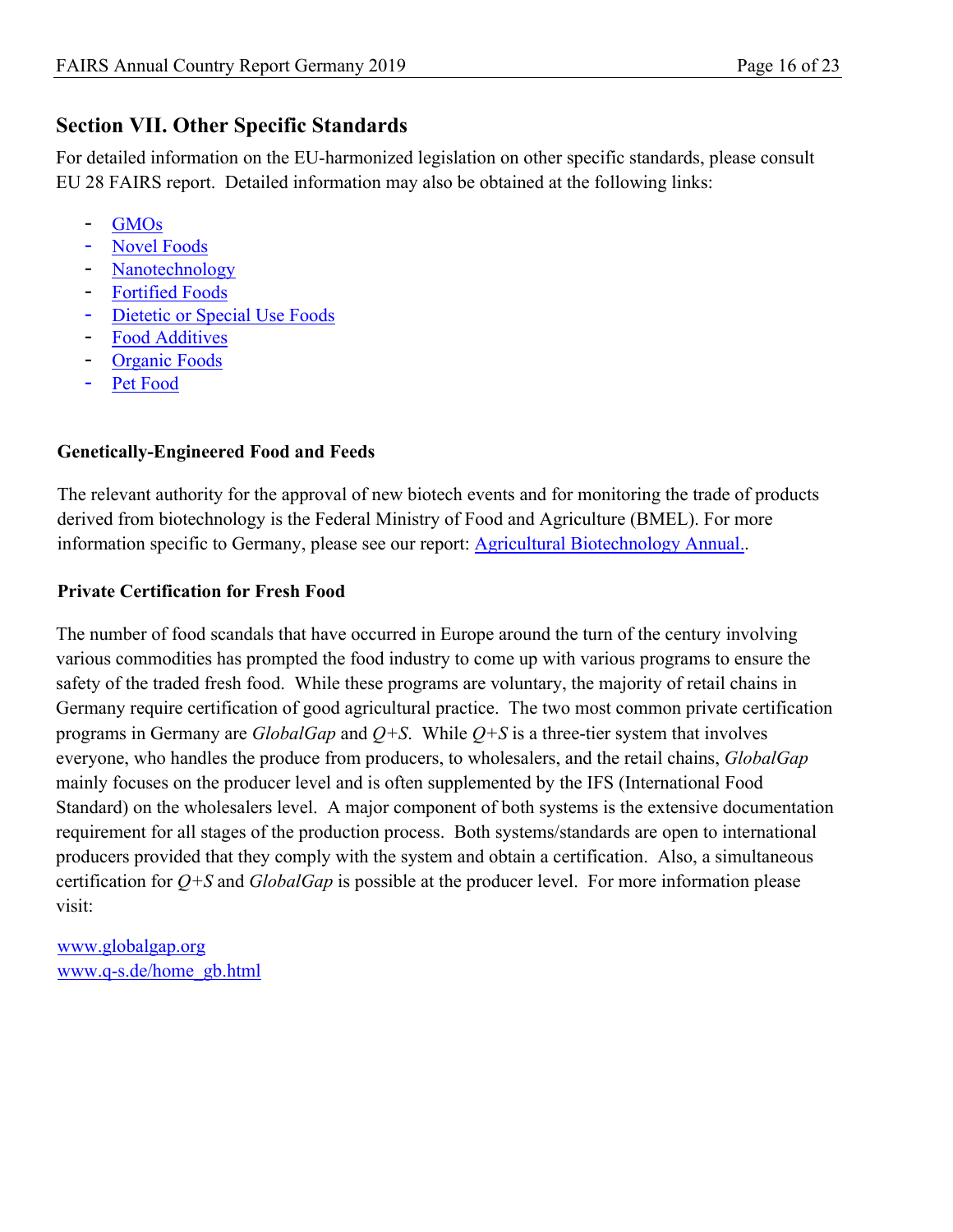#### <span id="page-16-0"></span>**Organic Foods**

The responsible German authority for organic import rules is: Bundesanstalt für Landwirtschaft und Ernaehrung (BLE) Referat 522 Deichmannsaue 29 53179 Bonn, Germany Tel.: +49 228 6845 - 0 Fax: +49 228 6845-3344 e-mail: oekoverordnung(at)ble.de

Website: [https://www.ble.de/EN/Topics/Agriculture/Organic-Farming/organic-farming\\_node.html](https://www.ble.de/EN/Topics/Agriculture/Organic-Farming/organic-farming_node.html) 

### <span id="page-16-1"></span>**Section VIII. Trademarks, Brand Names, and Intellectual Property Rights**

In Germany, the legal basis for trademarks is the *Markengesetz* (trademark law) and the *Markenverordnung* (trademark ordinance). Trademarks are granted for 10 years. Applications should be directed to the German Patent and Trademark Office:

Deutsches Patent- und Markenamt Zweibrueckenstr. 12 80331 Muenchen Phone: +49 89 2195-1000 Fax: +49 89 2195-2221 E-mail: info(at)dpma.de Website: <http://www.dpma.de/english/index.html>

Companies, which also export to other EU member states, may want to consider obtaining a European Community Trademark. For detailed information please consult the EU 28 FAIRS report.

<span id="page-16-2"></span>Germany is also a Member of the World Intellectual Property Organization (WIPO/OMPI) and to the Madrid Agreement on International Registration of Trademarks.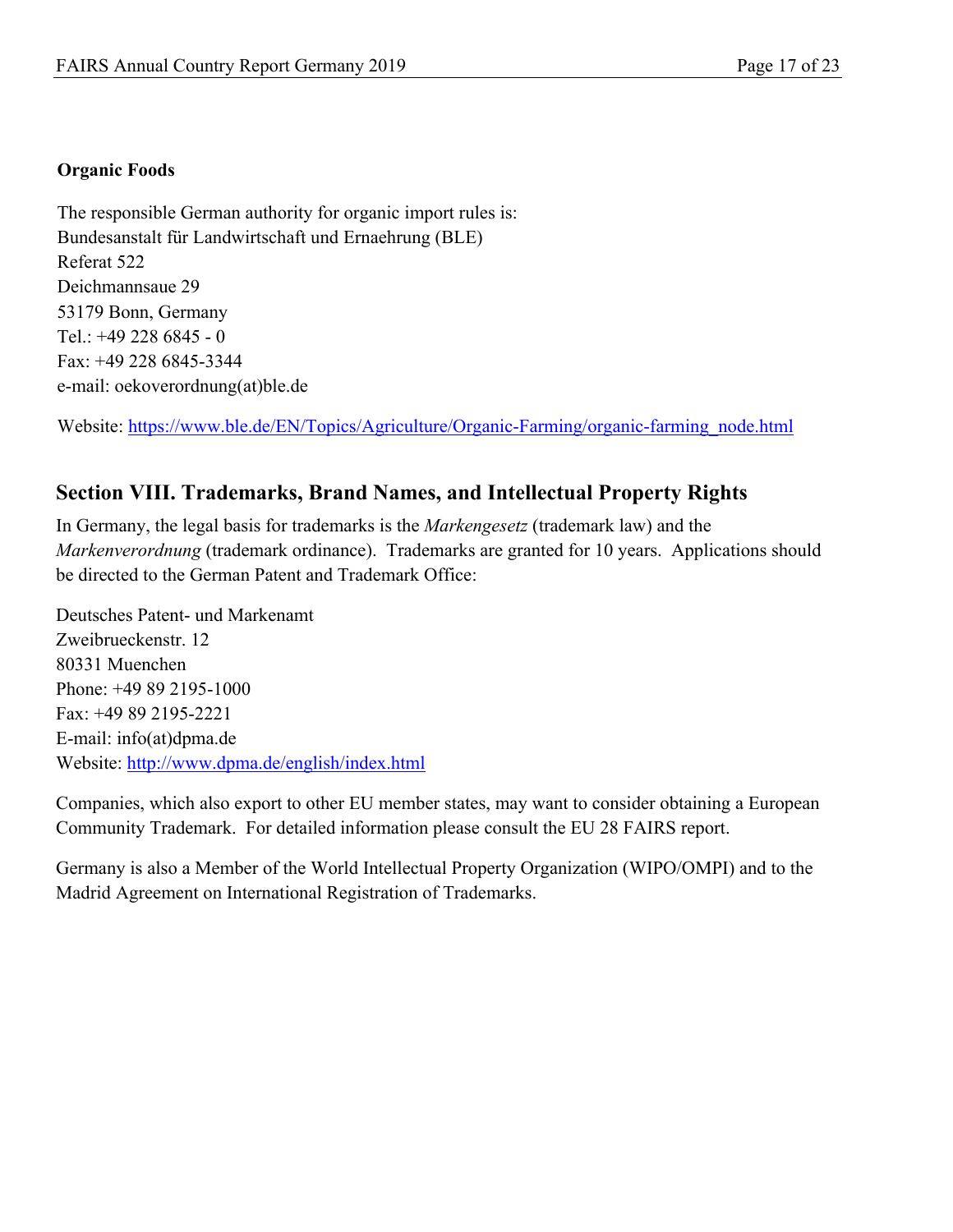# **Section IX. Import Procedures**

As a member of the EU, Germany follows all EU directives, regulations, and obligations where available. Since the EU is a customs union, all Member States apply the same import duties on goods imported from outside the EU based on tariff classification of goods and the customs value. For details on the EU legislation and import duties search the **[FAS GAIN Report Database](https://gain.fas.usda.gov/#/search)** for the most recent EU FAIRS Report.

#### Import Derogation for Product Samples

Sample shipments of food products containing meat, poultry or cheese from plants that are not approved for export to the EU require a derogation (special import permit) from the (state) veterinary authority at the first port of entry into the European Union. For shipments to Germany, this is often Frankfurt Airport. Frankfurt Airport is located in the State of Hesse, thus, the veterinary office in the Hessian capital Wiesbaden is responsible for issuing the import permit.

*Hessisches Ministerium für Umwelt, Klimaschutz, Landwirtschaft und Verbraucherschutz* (Ministry of Environment, Climate Protection, Agriculture and Consumer Protection of the State of Hesse) Mainzer Straße 80 65189 Wiesbaden, Germany Tel.: +49 611 815 -0 (or -1437) E-Mail: [veteinfuhr\(at\)umwelt.hessen.de](http://redirect.state.sbu/?url=mailto:veteinfuhr@umwelt.hessen.de)

The request for derogation can be made informally by or email stating the quantity, country of origin, production plant, and composition (e.g. raw or cooked meat) of the product as well as the intended purpose (machinery testing, trade show display, product competition, etc.) and the registration number of the recipient company. Based on this information the veterinary office will issue an import permit that specifies the veterinary certificates required in that particular case.

The import permit is in German and the veterinary office charges a small fee. Because of language, and time difference, it is recommended that the German recipient of the product handle the application for the import permit, wherever feasible. If the point of entry is different from Frankfurt, please contact [FAS Berlin](mailto:AgBerlin@usda.gov) for information on the applicable veterinary office.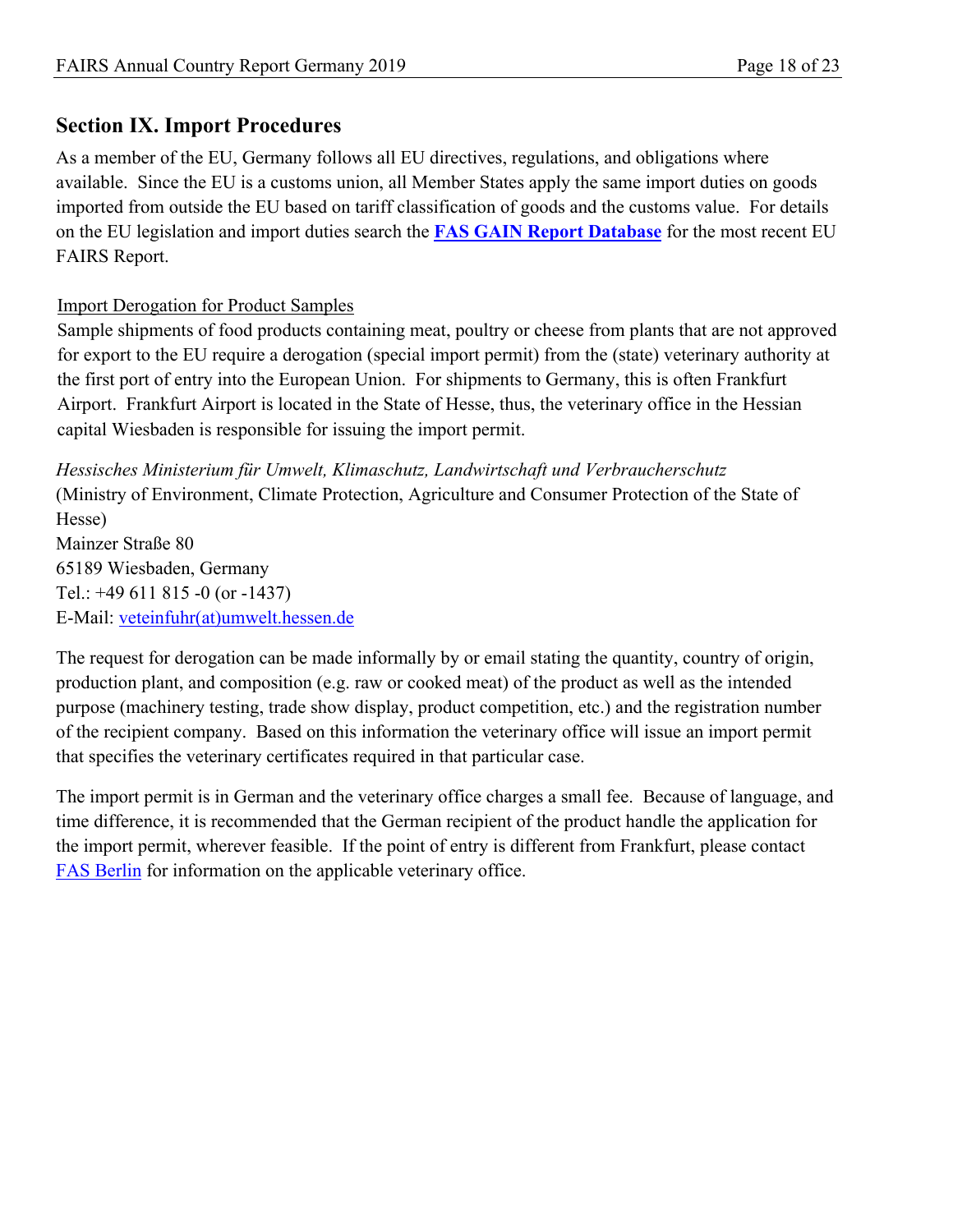# <span id="page-18-0"></span>**Appendix I: Government Regulatory Key Agency Contacts**

#### <span id="page-18-1"></span>**List of Major Regulatory Agencies**

#### **Bundesministerium fuer Ernaehrung und Landwirtschaft (BMEL)**

(Federal Ministry of Food and Agriculture) Rochusstr. 1 53123 Bonn, Germany Tel: +49-228 – 99-529-0 Fax: +49-228 - 99-529-4262 Website: <http://www.bmel.bund.de/EN>

#### **Bundesamt für Verbraucherschutz und Lebensmittelsicherheit (BVL)**

(Federal Office of Consumer Protection and Food Safety)

BVL Headquarter Bundesallee 50 38116 Braunschweig Tel.: +49 531 21497 0 Fax: +49 531 21497 299

BVL Office Berlin Mittelstraße Mittelstraße 51-54, 10117 Berlin Tel.: +49 30 18444-000 Fax: +49 30 18444-89999

The biotech division and the novel foods/feeds division of BVL are responsible for registration and approval of biotech products and novel foods. They are located in the office at Berlin Mittelstraße.

BVL Abteilung 2 (Authorization of plant protection products and related issues) Messeweg 11/12 38104 Braunschweig Tel.: +49 531 299-5 Fax: +49 531 299-3002

Common e-mail and website for all BVL sites: E-mail: [poststelle\(at\)bvl.bund.de](mailto:poststelle@bvl.bund.de) Website: [https://www.bvl.bund.de/EN/Home/home\\_node.html](https://www.bvl.bund.de/EN/Home/home_node.html)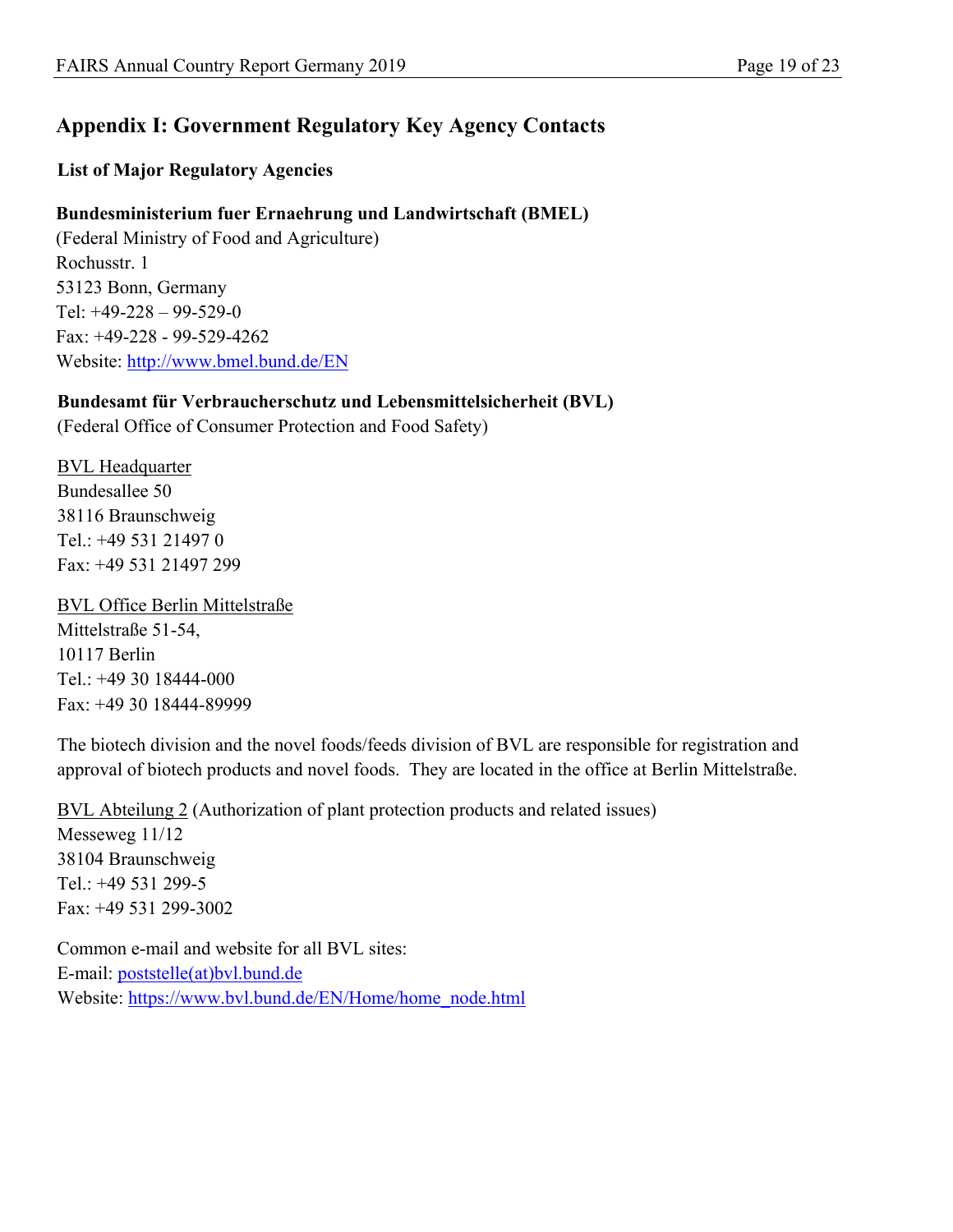### **Bundesanstalt für Landwirtschaft und Ernaehrung (BLE)**

(Federal Agency for Agriculture and Food) Referat 521 Deichmannsaue 29 53179 Bonn, Germany Tel.: +49 228 6845 - 0 Fax: +49 228 6845-3444 Website: [www.ble.de/EN/Home/home\\_node.html](http://www.ble.de/EN/Home/home_node.html)

BLE is the responsible German authority for organic import rules.

## <span id="page-19-0"></span>**List of Border Inspection Posts**

The list of German Border Inspection Posts as notified to the EU can be accessed here: [https://ec.europa.eu/food/sites/food/files/animals/docs/bips\\_contact\\_germany.pdf](https://ec.europa.eu/food/sites/food/files/animals/docs/bips_contact_germany.pdf)

### <span id="page-19-1"></span>**World Trade Organization (WTO) Inquiry Post**

Each EU member government is responsible for the notification procedures associated with the agreement under the World Trade Organization (WTO). Examples here relate to the Sanitary and Phytosanitary (SPS) and Technical Barriers to Trade (TBT) Agreements. WTO obligations include notifying any trade significant proposals, which are not substantially the same as international standards, providing copies of the proposed regulation upon request, and allowing time for comments. The German Federal Ministry of Economics and Technology (BMWi) has mandated the German Institute for Standardization (DIN) to set up and run the German »National Enquiry Point« according to the WTO Agreement on Technical Barriers to Trade (TBT).

DIN Deutsches Institut für Normung e.V. Burggrafenstr. 6 10787 Berlin, Germany Tel:  $+4930 - 2601 - 0$ Fax: +49 30 – 2601-1231 E-mail: info(at)din.de Website: [www.din.de/en](http://www.din.de/en) 

DIN also provides information on all technical rules (including standard, technical regulations and certification systems) valid in the Federal Republic of Germany, irrespective of whether the technical rules have been issued by federal or local authorities or by non-governmental bodies.

Inquiries should be directed to:

Tel: +49-30-2601-2361 E-mail: international(at)beuth.de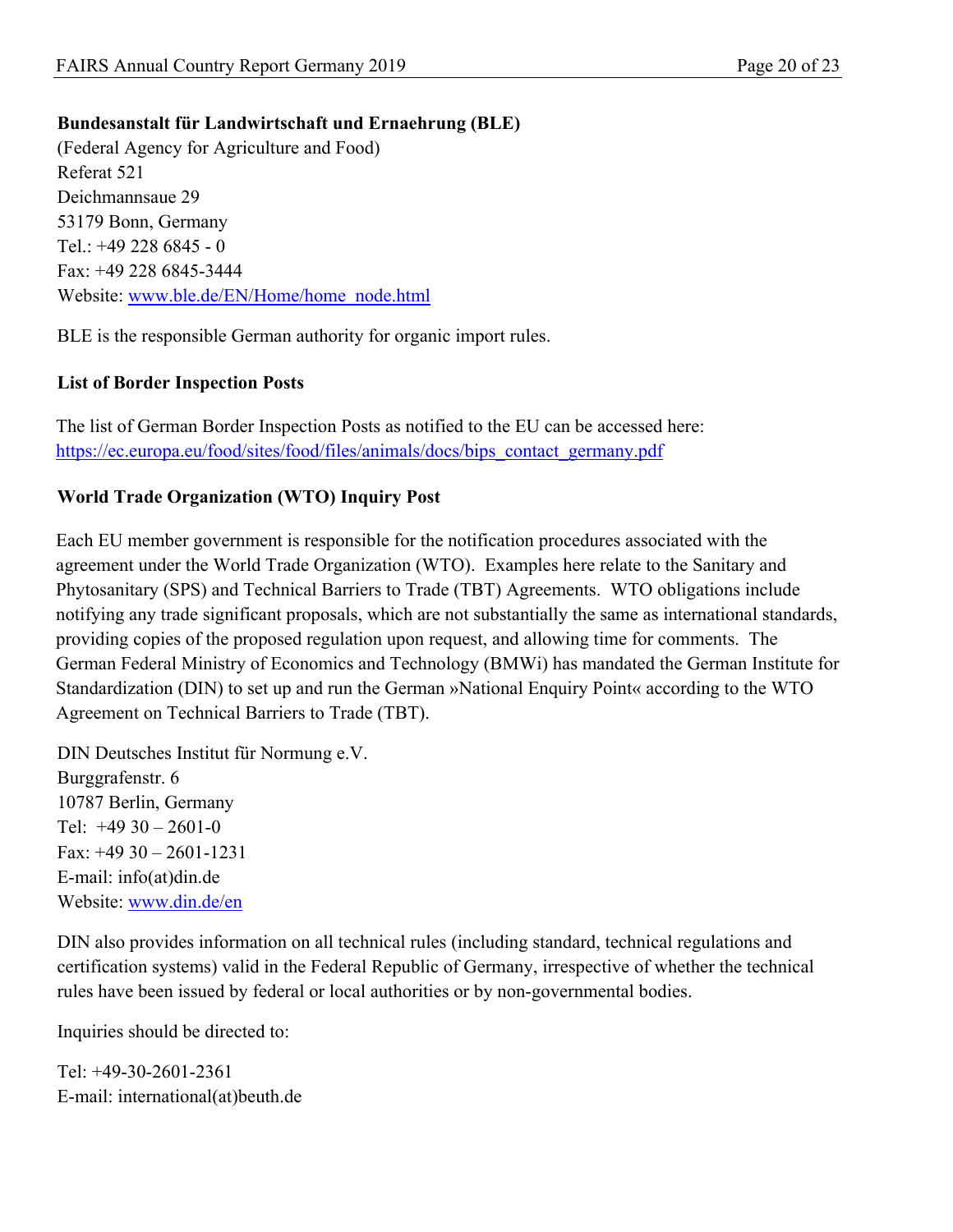# <span id="page-20-0"></span>**Appendix II: Other Import Specialist Technical Contacts**

#### <span id="page-20-1"></span>**List of German Food Laboratories**

In alphabetical order:

Analytec Labor für Lebensmitteluntersuchung Laufener Str. 83 83395 Freilassing, Germany Tel: +49-8654- 62322 (German line) E-mail: office(at)analytec.de Website: [www.analytec.de](http://www.analytec.de/) 

Arotop Food & Environment GmbH Dekan-Laist-Str. 9 55129 Mainz, Germany Tel: +49-6131 – 583800 Fax: +49-6131 – 5838080 E-mail: arotop(at)arotop.de Website: [www.arotop.de](http://www.arotop.de/)

Eurofins Analytik GmbH Wiertz-Eggert-Joerissen Neuländer Kamp 1 21079 Hamburg, Germany Tel: +49-40- 492 94 9000 Fax: +49-40- 492 94 9009 E-mail: service(at)eurofins.de Website: [www.eurofins.de/](http://www.eurofins.de/) 

GALAB laboratories GmbH Am Schleusengraben 7 21029 Hamburg Tel.: +49 40 36 80 77 0 Fax: +49 40 36 80 77 401 E-Mail: info(at)galab.de Website: [www.galab.de/en/company/contact.php](http://www.galab.de/en/company/contact.php)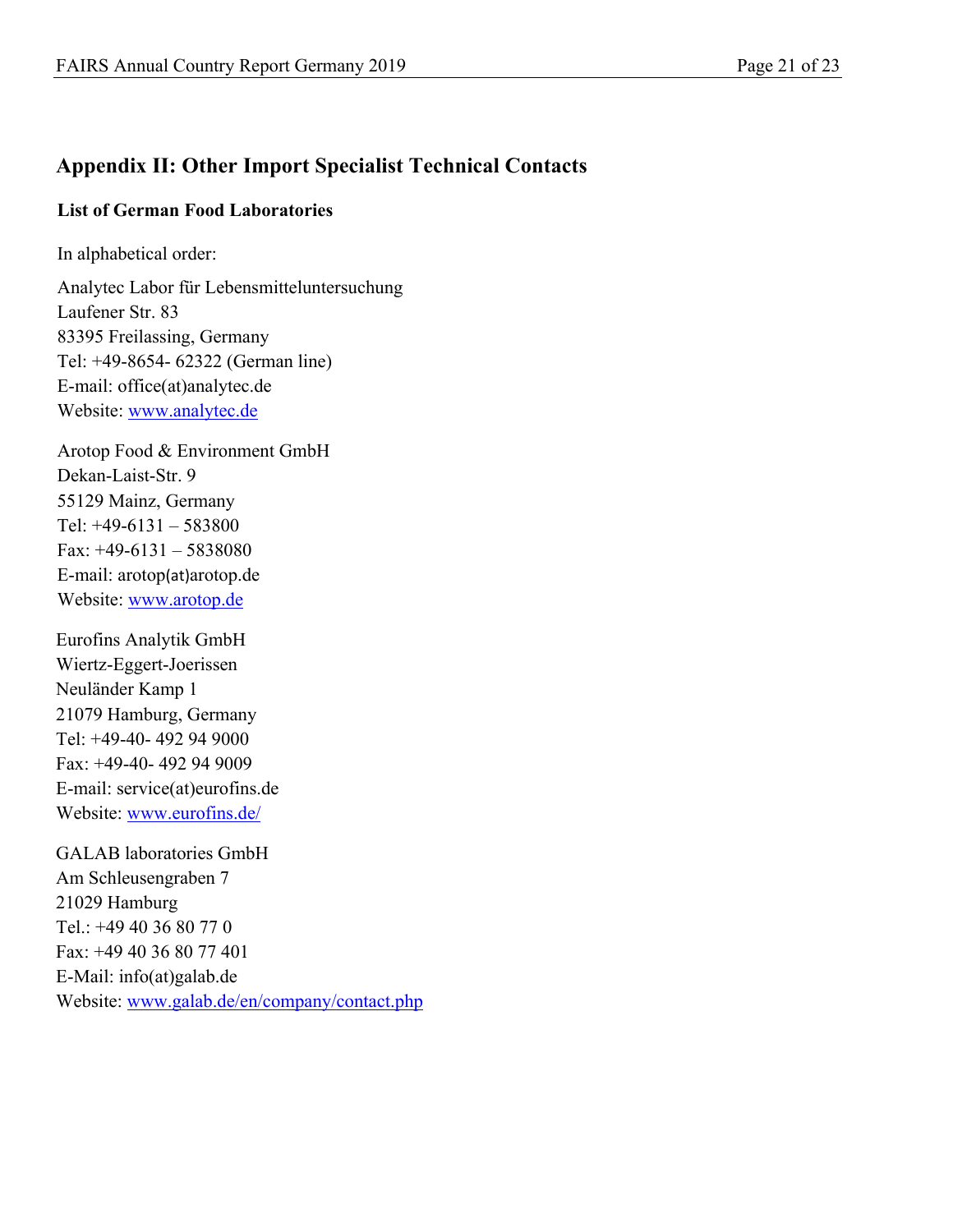GBA Gesellschaft fuer Bioanalytik mbH Goldtschmidtstr. 5 21073 Hamburg Tel.: +49 40 79 71 72-0 Fax: +49 40 797172-27 E-Mail: service(at)gba-group.de Website: [www.gba-group.de/en/contact/](http://www.gba-group.de/en/contact/)

SGS Institut Fresenius GmbH Im Maisel 14 65232 Taunusstein, Germany Tel: +49-6128 - 744-0 Fax: +49-6128 - 744-9890 E-mail: info(at)institut-fresenius.de Website: [www.institut-fresenius.de/en/](http://www.institut-fresenius.de/en/)

Dr. Wessling Gruppe Oststrasse 6 48341 Altenberge, Germany Tel. +49 (0)2505 89-0 Fax +49 (0)2505 89-538 E-mail: info(at)wessling.de Website: [de.wessling-group.com/en/](http://de.wessling-group.com/en/)